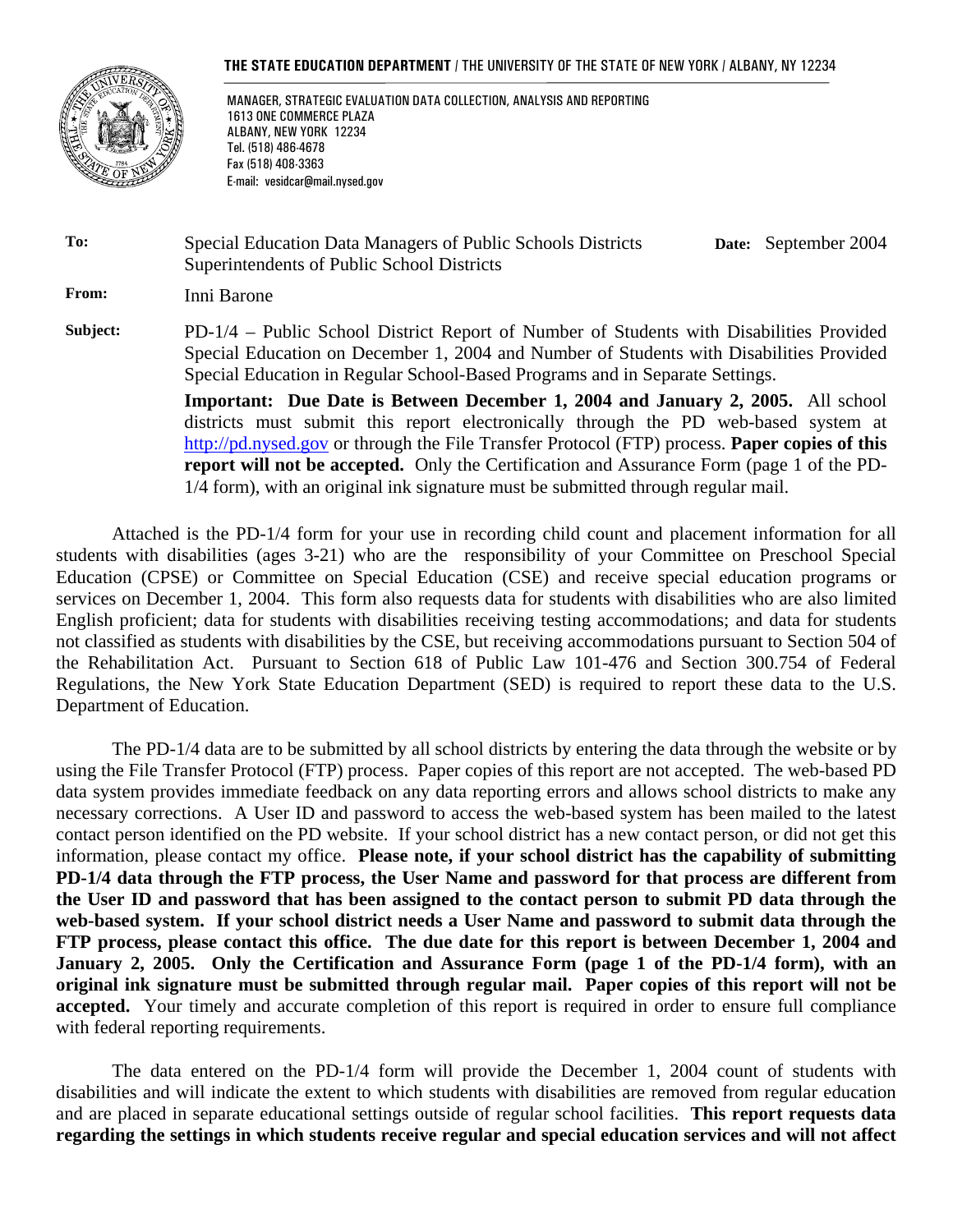#### **your State aid allocations in any way. (In contrast, the SA-100 form collects data for State aid purposes, regarding the cumulative extent to which students receive special education programs and services.)**

Data from the PD-1/4 form, child count data from Charter Schools on the PD-1C/4C form and program expansion information from Charter Schools, and information provided on the SEDCAR-1 forms, which will be sent to your school district by approved special education programs (ASEPs), will establish the number of school-age and preschool-age students with disabilities to be included in local level calculations to determine your school district's 2005-2006 federal fund allocations, under IDEA, Sections 611 and 619. These data will also be useful in determining the amount of Charter Schools' federal fund-allocations, and suballocations for ASEPs. ASEPs are all SED approved preschool and non-public (or private) school-age programs for students with disabilities, including State-supported (Section 4201 Schools).

To be counted in this report, each student with a disability, must meet all of the following criteria as of December 1, 2004:

- The student must be the responsibility of your school district's CSE or CPSE. A student with a disability who relocates from your school district and becomes the responsibility of another school district's CSE or CPSE **before** December 1, 2004, may not be included in the count for your school district. A student who relocates from another school district and becomes the responsibility of your school district's CSE or CPSE **after** December 1, 2004 may not be included in the count for your school district.
- The student must have an Individualized Education Program (IEP) and be receiving special education programs and/or related services that meet State standards.

Federal law and regulation require that State and local education agencies ensure an unduplicated count of students with disabilities. Before submitting the PD-1/4 report, please complete local verification procedures to ensure that each student is counted only once. Such verification procedures may include visual scans, computer scans or other methods; and are especially important for school districts having several school buildings and for students receiving multiple special education programs or services.

The State Education Department will confirm the accuracy of information included in this report as part of the program review process, or as is otherwise indicated. To facilitate such review for your school district, please maintain a list (hard copy or other readily retrievable format) of all students included in this report until June 30, 2011. Upon completing local verification procedures, if it is determined that one or more counts are incorrect, a revised report (i.e., PD-1/4 form) must be submitted to SED.

Compared to the PD-1/4 form for December 1, 2003, the December 1, 2004, PD-1/4 form is revised in the following ways:

- Section A, Tables 1, 3, 4, 5 and 6 have been modified to collect information on preschool children with disabilities ages 3-4, not 3-5. All children who are 5 years of age on December 1, 2004 and receive special education services are "school-age" students with disabilities and as such, must be reported in Sections B and C of this report, and not in Section A.
- Column D has been added to Section A, Table 1 to collect a subset of preschool children, ages 3 to 4, provided related services only.
- Some instructions or explanatory notes are added to provide clarifications.

During 2004-2005, Strategic Evaluation Data Collection Analysis and Reporting (SEDCAR) Unit personnel may be available to conduct a limited number of regional training programs regarding the various special education data forms (i.e., the PD forms). If you feel that such training would be useful to the data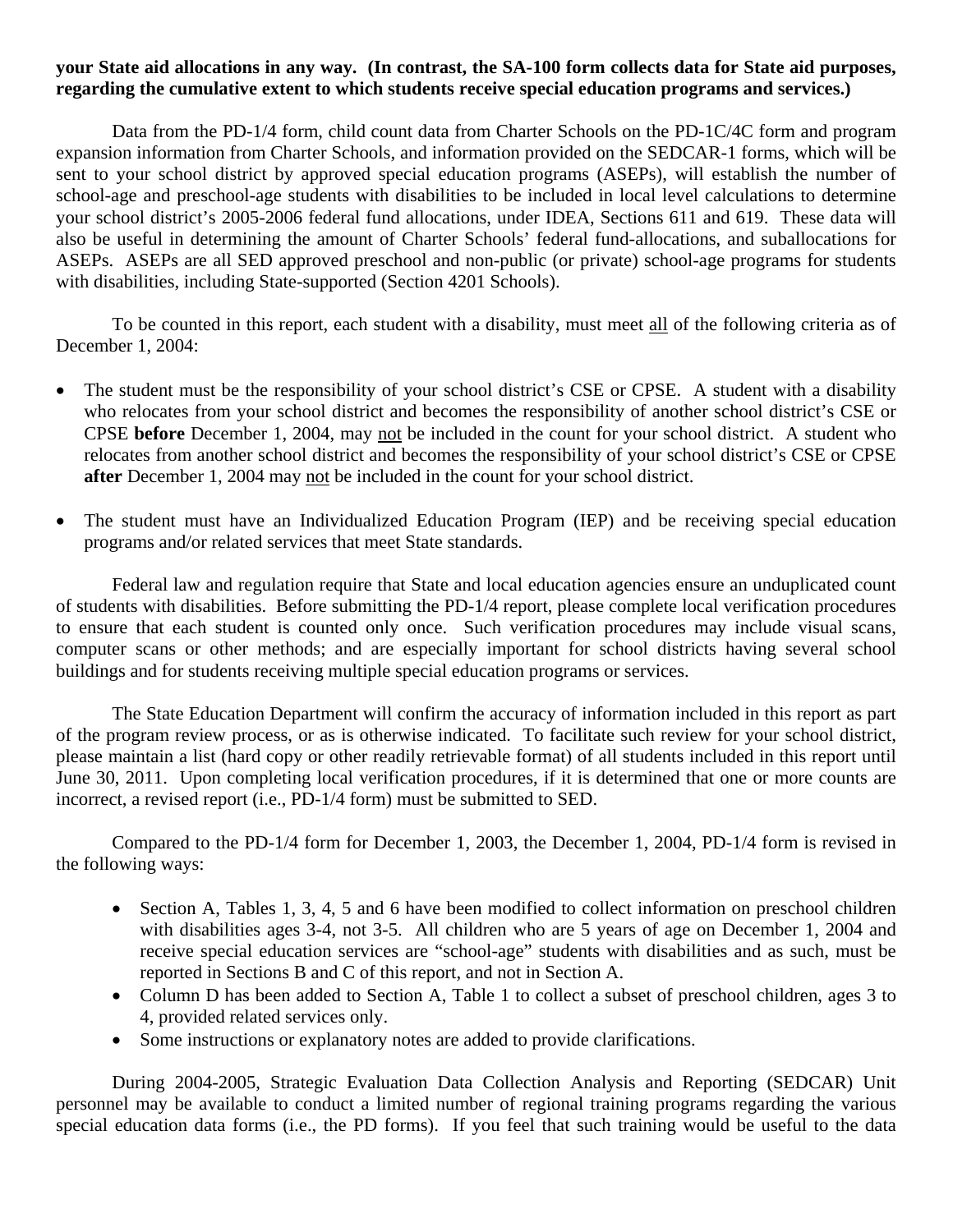managers in your area, please contact your local Special Education Training and Resource Center (SETRC). The data collected through the PD forms are used in the following reports and activities:

- Annual Performance Report for Special Education
- Pocketbook of Goals and Results for Individuals with Disabilities
- Chapter 655 Report to the Governor and the Legislature on the Status of the State's Schools
- Special Education Quality Assurance Reviews
- School Report Cards
- BOCES Report Cards
- Charter School Report Cards
- Calculations to identify instances of possible race/ethnicity disproportionality
- Other reports required by State or federal statutes
- Summary reports for public information, placed on the Department's website
- Evaluation of programs and policies

If you have any questions or are in need of assistance in completing this report, please contact the SEDCAR Unit by using the contact information provided in the letterhead. Thank you.

#### Attachment

cc: Rebecca H. Cort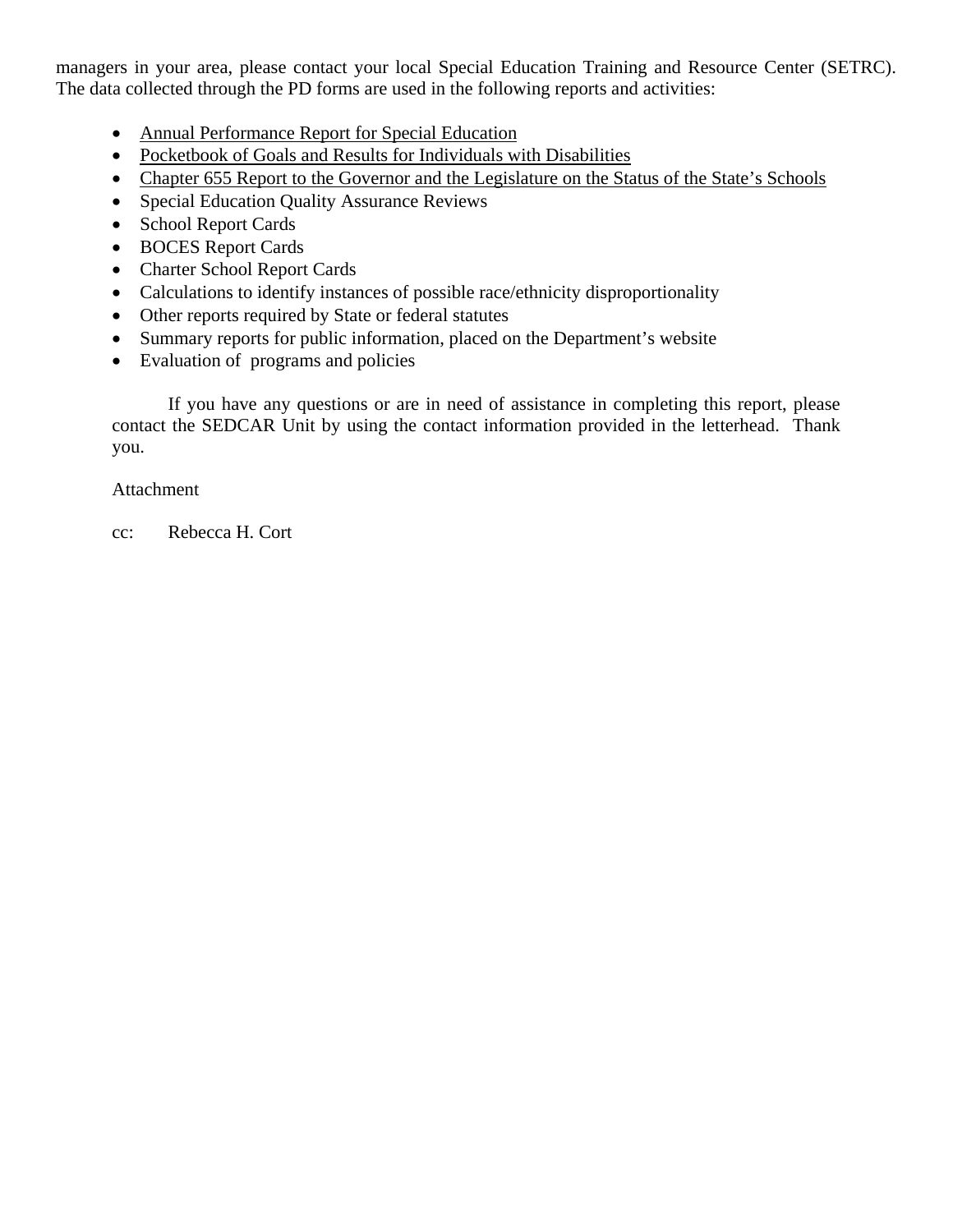The University of the State of New York THE STATE EDUCATION DEPARTMENT Office of Vocational and Educational Services for Individuals with Disabilities (VESID) Strategic Evaluation Data Collection, Analysis and Reporting (SEDCAR) One Commerce Plaza – Room 1613 Albany, NY 12234

# *PD-1/4 – Public School District Report of:*

**Number of Students with Disabilities Provided Special Education on December 1, 2004 and Number of Students with Disabilities Provided Special Education in Regular School-Based Programs and in Separate Settings** 

*Instructions:* 1. Please submit these data electronically at http://pd.nysed.gov between December 1, 2004 and January 2, 2005.

- 2. **Sign, in original ink, the Certification and Assurances at the bottom of this page and return just this page to the above address.**
	- 3. Retain one copy (and supporting documentation) in your school district for reference and audit purposes. The required retention period ends June 30, 2011.
	- 4. Carefully read the Instructions and Definitions on the following pages.
	- 5. If you have any questions about this report, please call (518) 486-4678, or e-mail your questions to vesidcar@mail.nysed.gov

| <b>School District Information</b>                                     |                     |  |  |  |  |  |  |
|------------------------------------------------------------------------|---------------------|--|--|--|--|--|--|
| (Enter 12-digit SED Code Below)                                        |                     |  |  |  |  |  |  |
|                                                                        |                     |  |  |  |  |  |  |
| <b>SCHOOL DISTRICT NAME</b>                                            |                     |  |  |  |  |  |  |
| ADDRESS (include building name, room number, or mail stop information) |                     |  |  |  |  |  |  |
|                                                                        |                     |  |  |  |  |  |  |
| <b>CITY</b>                                                            | <b>STATE</b><br>ZIP |  |  |  |  |  |  |
| <b>Contact Person Information*</b>                                     |                     |  |  |  |  |  |  |
| <b>NAME</b>                                                            |                     |  |  |  |  |  |  |
| <b>TITLE</b>                                                           |                     |  |  |  |  |  |  |
| <b>FAX</b><br>TELEPHONE (include Area Code)                            |                     |  |  |  |  |  |  |
| <b>E-MAIL ADDRESS</b>                                                  |                     |  |  |  |  |  |  |

\*All correspondence from the address at the top of this page will be directed to the contact person reported in the PD web-based system at http://pd.nysed.gov. You may update the contact person at any time through the PD web-based system located at http://pd.nysed.gov.

#### *Certification and Assurances*

I have reviewed the PD-1/4 data that has been submitted electronically to the State Education Department. I will also review any modifications that may be made to these data and the final verification report that will be issued to the school district by the State Education Department. These data provide the number of students with disabilities provided special education programs and services on December 1, 2004 and number of students with disabilities provided special education in regular school-based programs and in separate settings. I certify that this is a complete and accurate count of students with disabilities served on December 1, 2004. I further certify that the students reported were the responsibility of this school district's CSE or CPSE, had a current Individualized Education Program, and received special education programs or services that met State standards.

I assure that IDEA funds will be sub-allocated, in a manner consistent with State and federal laws and regulations, to Charter Schools in which resident students with disabilities are enrolled and provided special education services directly or indirectly by Charter Schools and to approved special education programs.

| Date Signed |                              |
|-------------|------------------------------|
|             | on or after December 1, 2004 |

Name of Superintendent (Please type or print)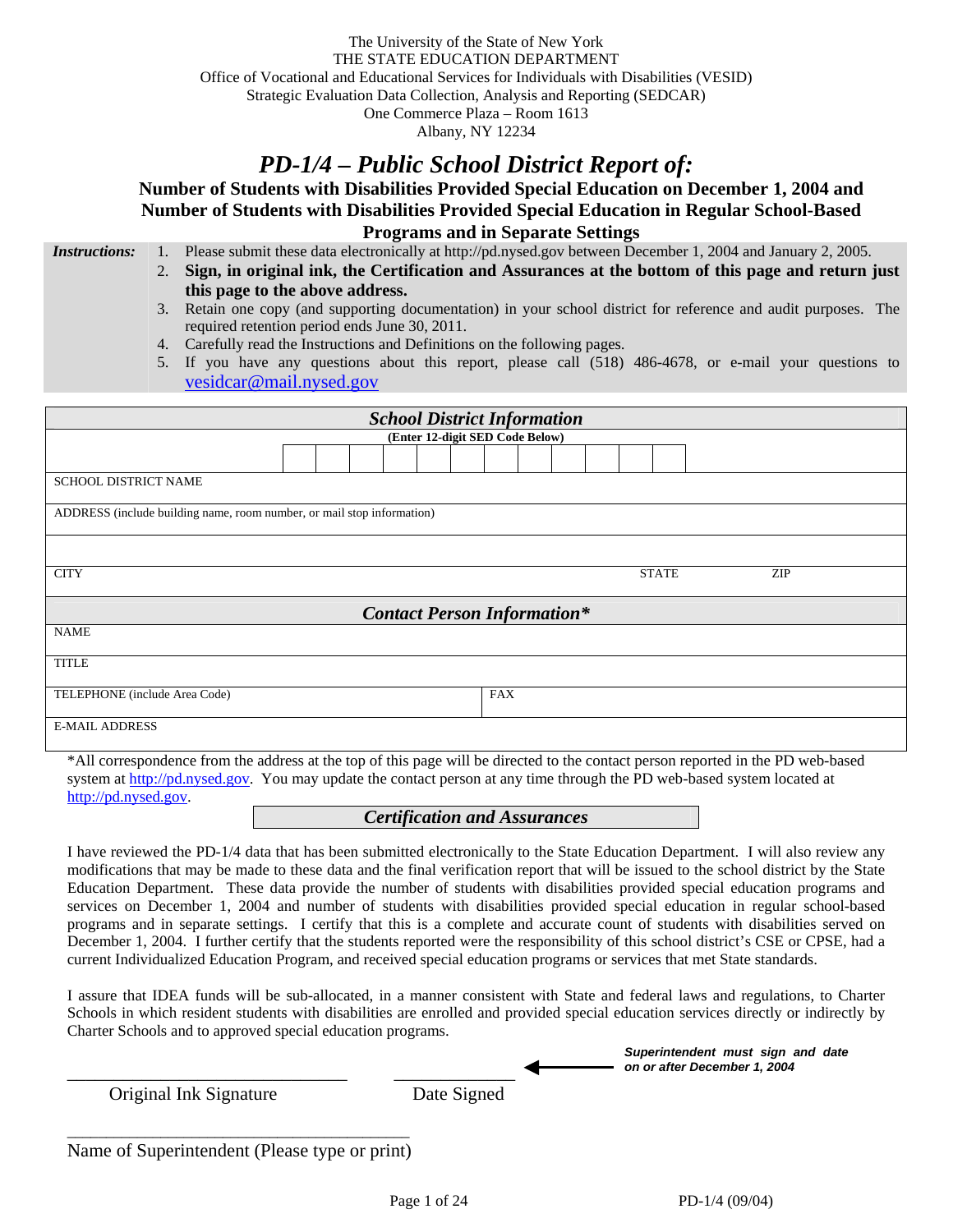#### **Instructions and Definitions for Completing the PD-1/4 Report**

- 1. Report information **only** for those students with disabilities for whom this school district has CPSE or CSE responsibility on December 1, 2004.
- 2. Report information for **all** students with disabilities (ages 3 to 21) who are the responsibility of this district's CPSE or CSE and receive special education programs or services on December 1, 2004. (School districts of residence must report information for students with disabilities placed in the State-operated schools in Rome and Batavia, for students with disabilities enrolled in Charter Schools and for students with disabilities who were residents of the school district at the time they were placed by the courts or State agencies in out-of-State approved residential schools. School districts of residence must also report students with disabilities who are placed by the school district in BOCES, Special Act School districts, approved private schools and in out-of-State schools as Emergency Interim Placements.)
- 3. Students with disabilities' race/ethnicity must be reported consistently on all PD forms and other Department data collection instruments. Each student must be reported in a single category. We recommend the parents be provided an opportunity to designate their children as belonging to one of the five race/ethnicity categories as described below. If they are unable to choose among the categories, school district personnel must use their best judgement and report the student in the category based on the group to which the student appears to belong, identifies with, or is regarded in the community as belonging. Please use the following definitions to assist you in determining the most appropriate category for reporting students:

**American Indian/Alaskan Native:** A person having origins in any of the original peoples of North and South America (including Central America) and who maintains tribal affiliation or community attachment.

**Asian or Pacific Islander:** A person having origins in any of the original peoples of the Far East, Southeast Asia, the Indian subcontinent, or the Pacific Islands, including, for example, Cambodia, China, India, Japan, Korea, Malaysia, Pakistan, the Philippine Islands, Thailand, and Vietnam. The Pacific Islands include Hawaii, Guam, and Samoa.

**Black or African American (not Hispanic):** A person having origins in any of the Black racial groups of Africa.

**Hispanic or Latino:** A person of Cuban, Mexican, Puerto Rican, South or Central American, or other Spanish culture or origin, regardless of race.

**White (not Hispanic):** A person having origins in any of the original peoples of Europe, the Middle East, or North Africa.

- 4. Wherever students are to be reported by age, please report age as of December 1, 2004.
- 5. If specific instructions for some tables are not provided below, they are included above each table of the PD-1/4 form.

### **Directions for Section A**

This section contains six Tables. **Tables 1 and 3** request placement information by age and by race/ethnicity category for all preschool students with disabilities, ages 3 to 4, who are the responsibility of your CPSE. These students must be receiving preschool special education programs or services, pursuant to Sections 4201 or 4410 of the Education Law, on December 1, 2004. The total number of preschool students, ages 3-4, reported in each of these two tables must be identical. **Table 2** is to report the count of preschool students with disabilities, age 2, who are receiving preschool special education services, pursuant to Sections 4201 or 4410 of the Education Law, on December 1, 2004. **Table 4** is to be completed by public school districts which operate an approved preschool special education program. The count of children to be reported in Table 4 is the total enrollment of preschool students with disabilities in the district's approved preschool special education program, who are receiving special education services pursuant to Section 4410, disaggregated by students who are residents of the school district and those who are not. **Table 5** is to report, by race/ethnicity, the total number of preschool students with disabilities who are residents of the school district, who are enrolled in regular parochial or other private schools at parents or guardians expense, but who are provided special education programs or services at public expense. Students reported in Table 5 are also reported in Tables 1 and 3. **Table 6** is to report the number of preschool students with disabilities who are reported in Tables 1 and 3, and who are also limited English proficient (or English language learners).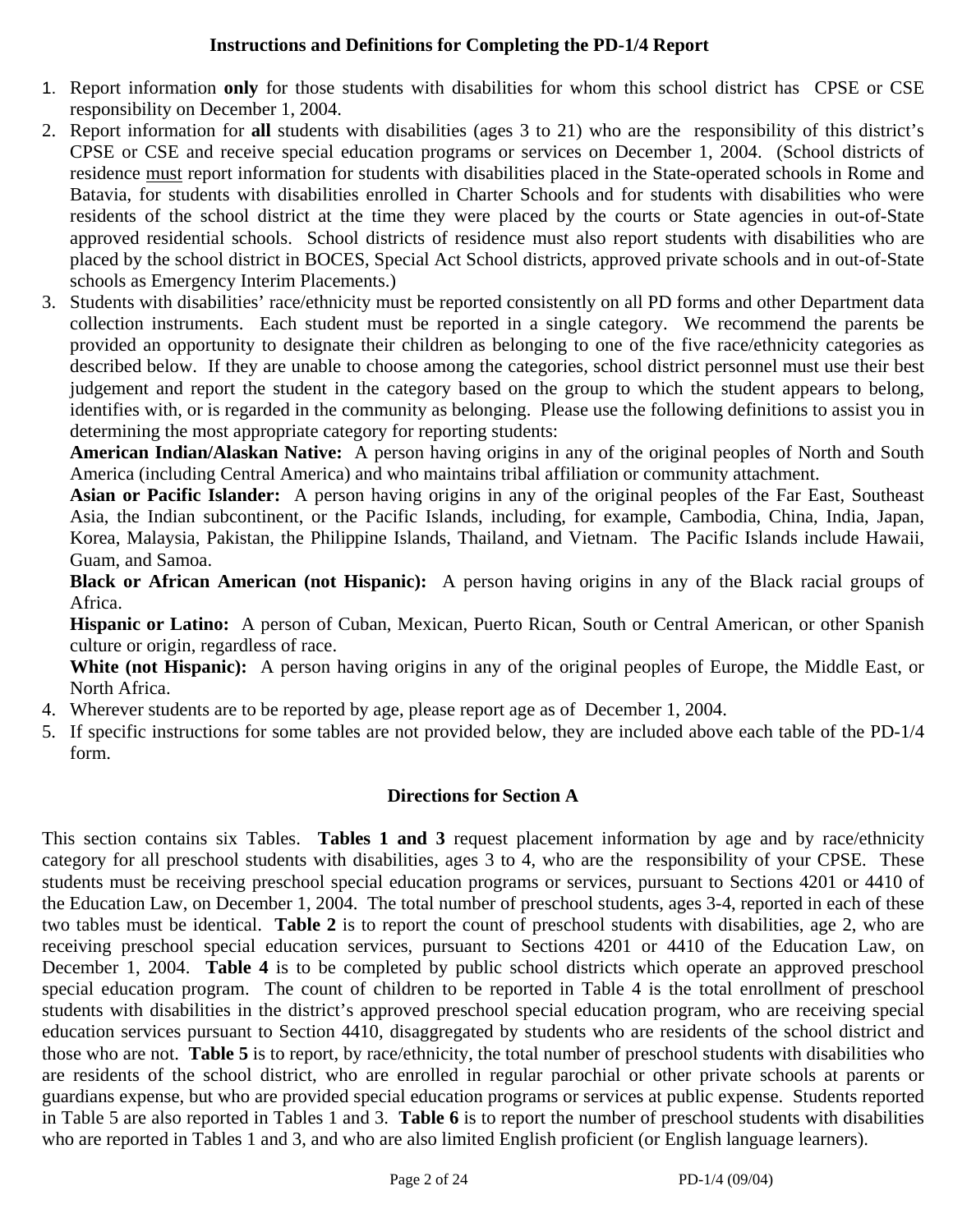#### **Definitions for Section A, Tables 1 and 3**

#### **Line 1 - Early Childhood Setting**

Unduplicated total who received all of their special education and related services in programs designed primarily for children without disabilities. This may include, but is not limited to:

- private preschools,
- Head Start Centers,
- child care facilities,
- regular preschool classrooms open to an eligible pre-kindergarten population by the public school system,
- home/early childhood combinations,
- home/Head Start combinations.
- special class in an integrated setting, and
- other combinations of early childhood settings.

### **Line 2 - Early Childhood Special Education Setting**

Unduplicated total who received all of their special education and related services in State Education Department approved programs designed primarily for children with disabilities housed in regular school buildings or other community based settings. This may include, but is not limited to:

- special education classrooms in regular public school buildings,
- special education programs/services in child care facilities or other community based settings,
- special education classrooms in trailers or portables outside regular school buildings,
- special education programs/services in neutral sites (e.g., libraries), and
- special education programs/services provided in the therapist's office.

### **Line 3 - Home**

Unduplicated total who received special education itinerant teacher services and/or related services in the principle residence of the child's family or caregiver.

### **Line 4 - Itinerant Services Outside the Home, in a Hospital**

Unduplicated total who received all of their special education and related services at a hospital for a short period of time, up to 3 hours per week on an outpatient basis. (This category does not include children receiving services at home.) These services may be provided individually or to a small group of children.

Please note that preschool students who received special education or related services at a hospital for more than 3 hours per week on an outpatient basis, should be reported in Line 5, Part-Time Early Childhood/Part-Time Early Childhood Special Education Setting, if a portion of services are provided at home or in a regular education program; or in Line 2, Early Childhood Special Education Setting, if all the special education is provided in the hospital setting.

Preschool students receiving special education or related services at a hospital on an inpatient basis, should be reported in Line 6, Residential Facility.

#### **Line 5 - Part-Time Early Childhood Setting/Part-Time Early Childhood Special Education Setting**

Unduplicated total who received **general and/or special education** services in multiple settings, such that: 1) a portion of their general education, special education and related services are provided at home or in programs designed primarily for children without disabilities, and 2) the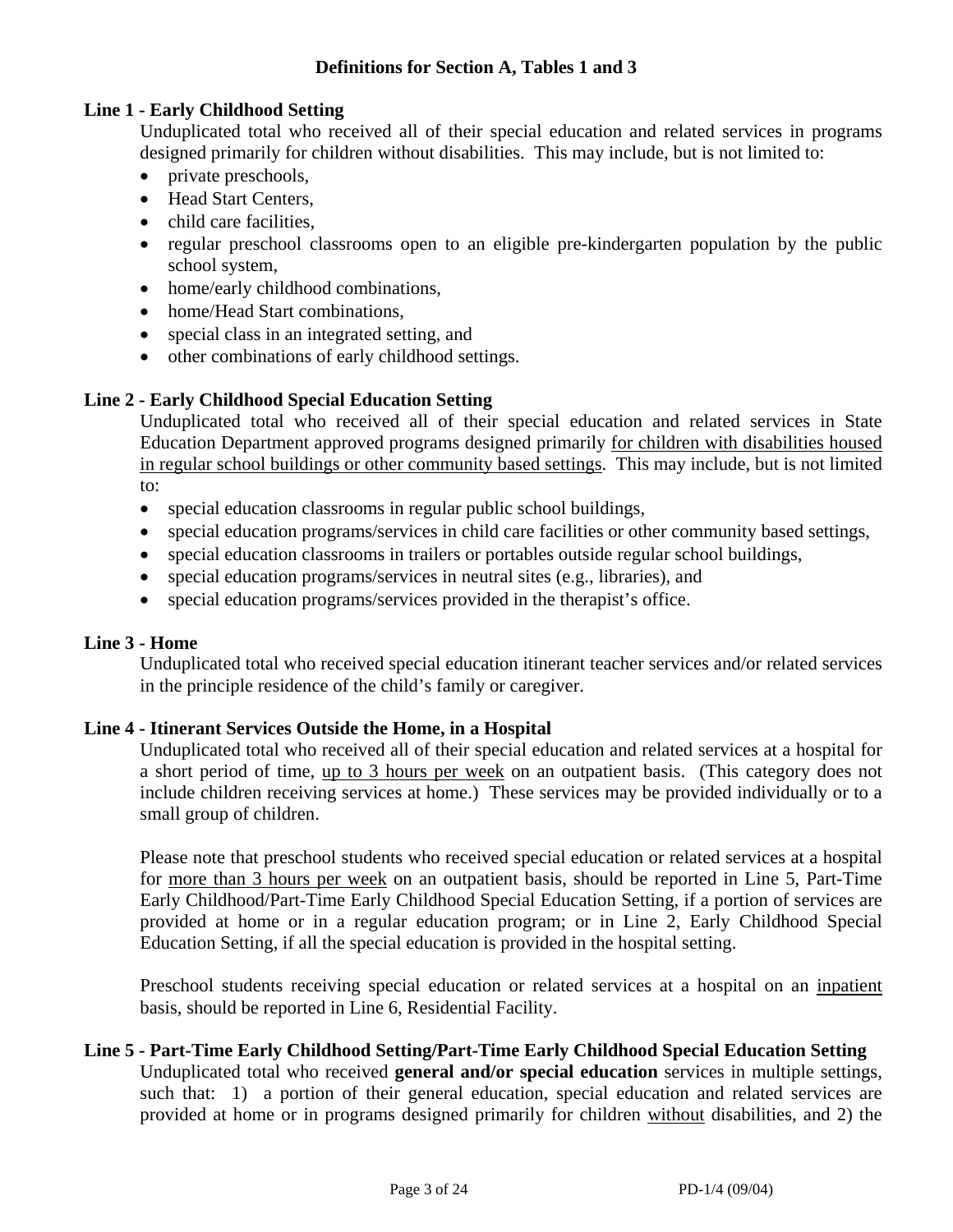remainder of their special education and related services are provided in programs designed primarily for children with disabilities. This may include, but is not limited to:

- home/early childhood special education combinations,
- Head Start, child care, nursery school facilities, or other community based settings, with special education provided outside of the regular class,
- regular pre-kindergarten classes with special education provided outside of the regular class,
- separate school/early childhood combinations, and
- residential facility/early childhood combinations.

#### **Line 6 - Residential Facility**

Unduplicated total who received all of their special education and related services in publicly or privately operated residential schools, or residential medical facilities on an in-patient basis.

#### **Line 7 - Separate School**

Unduplicated total who received all of their special education and related services in educational programs in separate public or private day school buildings specifically for children with disabilities.

#### **Directions and Definitions for Section B, Table 1**

Section B, Table 1, requests the count of all school-age students for whom the district has Committee on Special Education (CSE) responsibility to provide special education services, and is providing such services on December 1, 2004. Additional directions to assist school districts to accurately complete this table are provided above the table. The school districts of residence maintain CSE responsibility for students except in the following circumstances:

- If students are placed by another agency (e.g., courts, social services, Office of Children and Family Services, etc.), in Child Care Institutions (CCI) located within New York State, the residential schools connected with the CCIs assume the CSE responsibility for such students and provide services pursuant to Article 81 of the Education Law. Therefore, such students are not to be reported by school districts in this report;
- Students who reside in State agency facilities of the Office of Children and Family Services, Office of Mental Health, Office of Mental Retardation and Developmental Disabilities or the Department of Correctional Services and attend their educational programs are the responsibility of the State agencies and are not to be reported in this report;
- School districts that receive students through contract with less than K-12 school districts pursuant to Sections 2040-2045 of the Education Law assume CSE responsibility. For example, once students leave a K-8 school district and attend a school district with grades 9-12, the district with grades 9-12 assumes CSE responsibility for such students (CR 200.2(f)). The K-8 district is not to report students in grades 9-12;
- Students who reside in group homes or in State agencies, but attend public schools, are the CSE responsibility of school district in which the group home or State agency is located; and
- Students who are incarcerated in county correctional facilities are the CSE responsibility of the school district in which the correctional facility is located.

### **Directions and Definitions for Section C, Reports 1-14**

**Section C, Reports 1-14:** There are two tables for each disability category- Table 1 and Table 2. These tables request placement information for all school-aged students with disabilities, ages 4-21, who are the responsibility of your CSE and are provided school-age special education programs and services on December 1, 2004.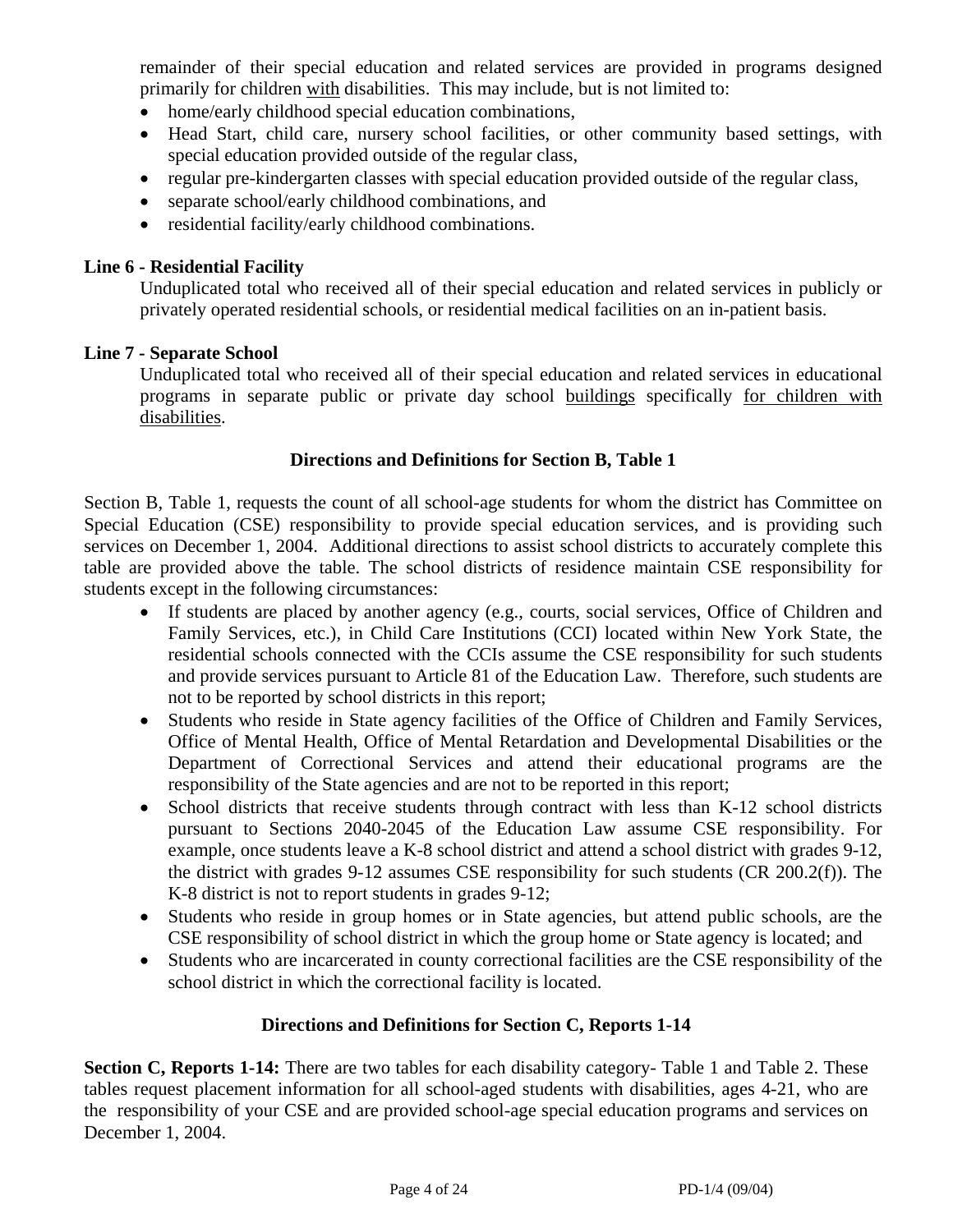**Table 1:** Report the number of students with disabilities who are educated in regular school buildings and removed from regular classes for "Less than 20%", "21% to 60%", or "More than 60%" of the school day or school week. "Regular school buildings" are buildings for both disabled and non-disabled school-age students. "Regular classes" are classes for both disabled and nondisabled school-age students. Time outside of regular classroom is a measure of the extent of removal from the regular classroom setting, NOT of the total amount of special education services provided. It is the percent of each school day or week that a student receives special education including related services, apart from non-disabled students while within a regular school building. For purposes of these data collection, students in the following settings should be reported in Table 1 (regular school buildings):

- Students who are home-schooled at their parent's or guardian's choice.
- Students who are receiving transitional support services.
- Students who attend regular school buildings for at least 50 percent of the school day or school week, even though they may attend programs in separate settings which include only students with disabilities for the rest of the day or week.
- All public school buildings which are attended by both disabled and non-disabled school-age students.
- All BOCES buildings which are attended by both disabled and non-disabled school-age students.
- All non-public schools which are attended by both disabled and non-disabled school-age students. These are schools in which parents/guardians pay tuition for the basic program, and special education programs or services are provided by public school districts at public expense.
- All Special Act Schools which are attended by both disabled and non-disabled school-age students.
- All approved private schools that are attended by both disabled and non-disabled school-age students.
- All State agency programs which are attended by both disabled and non-disabled school-age students.
- All Alternative High School programs which are attended by both disabled and non-disabled students.
- All age appropriate community-based settings that include individuals with and without disabilities, such as vocational sites, in which students with disabilities interact with non-disabled individuals other than non-disabled individuals who are providing services to the students.

In order to determine the percentage of time students receive services outside regular classrooms (i.e., in rooms/groupings attended by students with disabilities only), it is important to consider where the service is provided rather than the type of service which is provided. To calculate the percentage of time outside the regular classroom, divide the number of hours the student receives special education and related services outside the regular classroom each day or week by the total number of hours in the school day or school week. Use the length of the entire school day, including all periods and lunch. The following examples are provided for purpose of clarification:

- A student who attends a resource room for one period each day in which special education services are provided to a group of students with disabilities would be counted in Table 1, Line 1 since one period outside of regular classroom would constitute 20 percent or less of the school day.
- A student who is assigned a full-time, one-to-one teacher aide, but who attends regular classrooms for 80 percent or more of the school day should be included in Line 1 of Table 1.
- A student who receives special education services for two hours per day outside of regular classrooms would be reported on Table 1, Line 2. If the services are provided in the regular classroom, the student should be reported in Table 1, Line 1.
- A student whose first period begins at 8:30 a.m. and last period ends at 2:30 p.m. would have a six-hour day or 30-hour week. If the student attends a special class for four 45-minute periods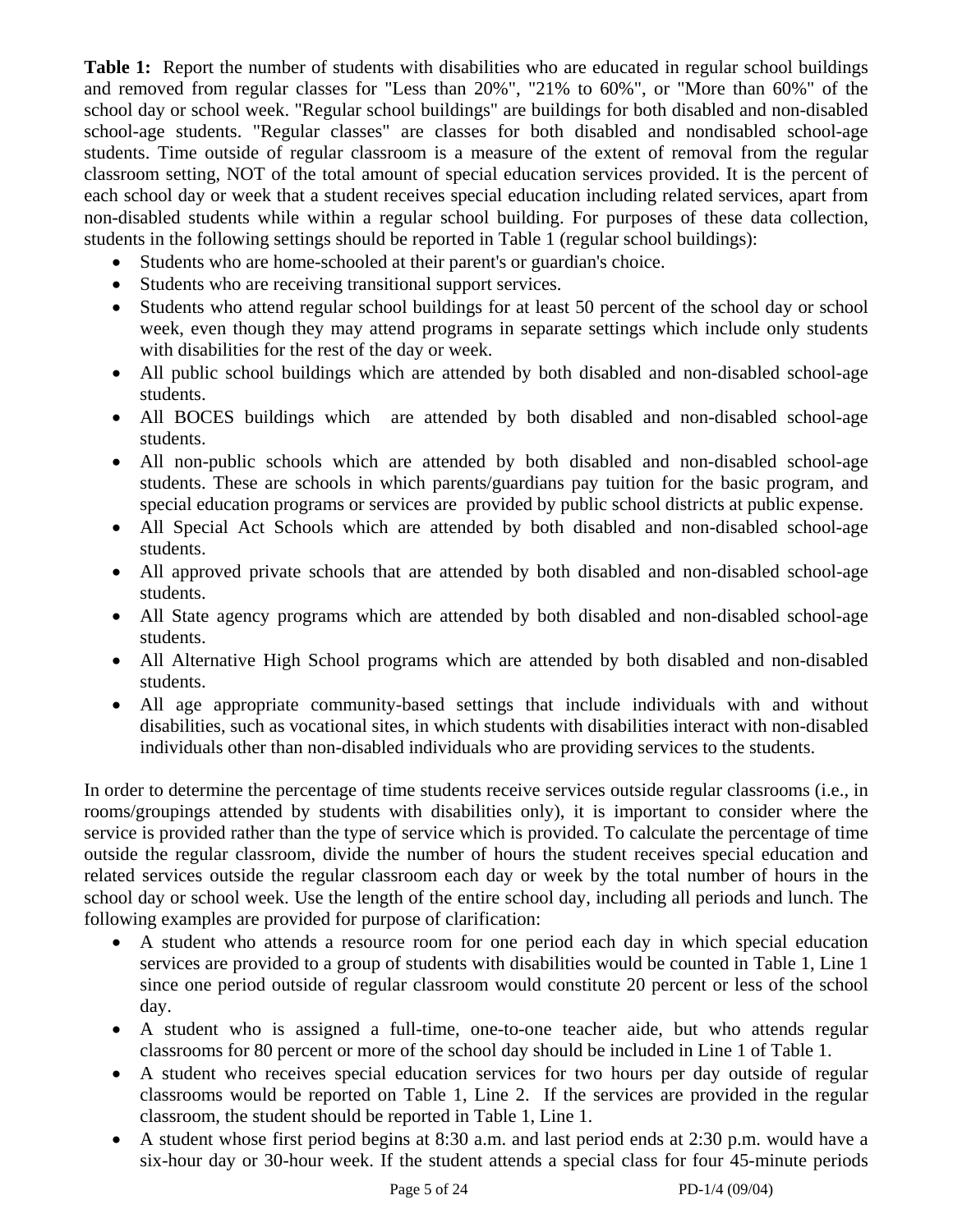daily and participates in the general education environment for the remainder of the day, that student's "time outside regular classroom" would be 15.0 hours per week or 50 percent of the week. Such a student would be reported in Table 1, Line 2.

- The special education services provided by a public school district to a student who attends a nonpublic school should be deemed outside regular classrooms if special education services are provided at a neutral site or in a public school outside of regular classrooms. These students should be reported in the appropriate line of Table 1.
- Special education services provided outside the normal school day (e.g., before school or after school) should not be considered time outside the regular classroom, regardless of the type of services or where they are provided. Such students should be counted in Table 1, Line 1.
- Students with disabilities who receive special education programs or services in regular classes that include non-disabled students should be reported in Table 1. This includes regular classrooms in which consultant teachers provide special education programs and services or regular classes in which special class programs are located.
- A student with a disability who is home-schooled at his/her parent's choice, and who receives one hour of special education service per day at the student's home, should be counted in Table 1, Line 1.

**Table 2:** Report the number of students with disabilities for whom the school district has CSE responsibility and who are educated in separate educational settings. These are settings which are attended by students with disabilities only. The definition of each separate educational setting follows:

**Special Public Day Schools-** Include public day schools that are attended by students with disabilities only. These schools include public school district or BOCES buildings which are attended by students with disabilities only. These schools also include Special Act School Districts if they are attended on a day school basis, and if they include students with disabilities only. Students with disabilities attending the two State-operated schools, on a day basis, would also be reported in this category.

**Special Private Day Schools-** Include approved private schools for students with disabilities, and Statesupported schools (Section 4201 schools) which are attended by students with disabilities only, on a day basis.

**Public Residential Facility-** Include public residential facilities in which students with disabilities are placed by the school district and attend an education program affiliated with the facility in buildings which serve only students with disabilities. Public residential facilities include the two State-operated schools, and the Special Act School Districts. Students with disabilities, who are in residential facilities but are provided special education services in buildings that include non-disabled students, should be reported in Table 1.

**Private Residential Facility-** Include private residential facilities in which students with disabilities are placed by the school district and attend an education program affiliated with the facility in buildings which serve only students with disabilities. Also, include students with disabilities who are placed in private residential facilities by the courts or State agencies, but for whom the district has CSE responsibility (e.g., students with disabilities who were residents of the district at the time they were placed by the courts or State agencies in private out-of-State residential facilities). Private residential facilities include State-supported schools (Section 4201 Schools) with a residential component and approved private schools (in-State and out-of-State). Students with disabilities, who are in residential facilities but are provided special education services in buildings that include non-disabled students, should be reported in Table 1.

**Home**- Use this setting if the school district Committee on Special Education has determined the home as the student's placement on December 1. Students who are home-schooled by parent's choice should not be reported in this category, but rather in Table 1.

**Hospital or Other Non-School-** These are settings in which students with disabilities are provided special education services based on their unique needs.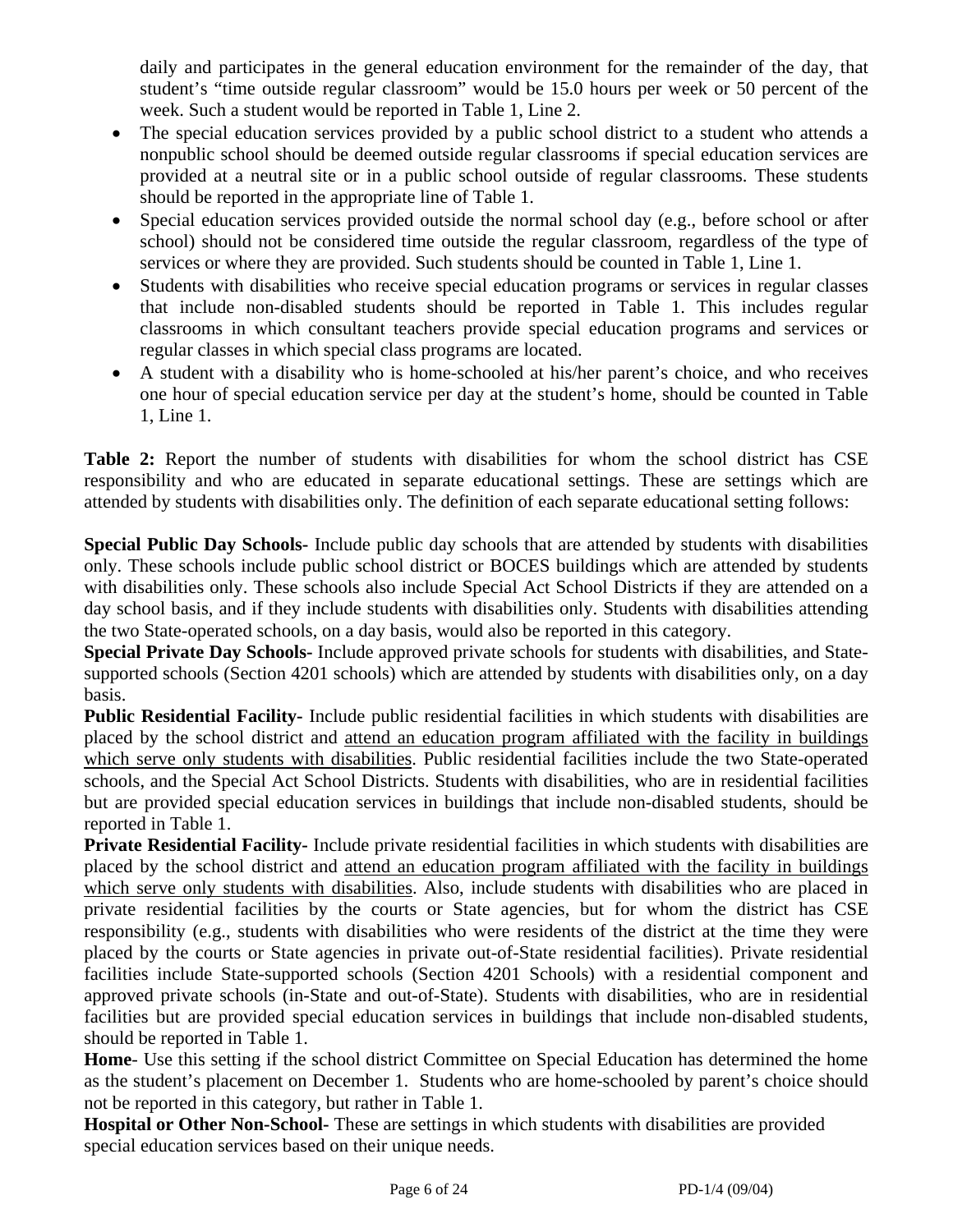## **Section A:** *Students Receiving Preschool Special Education Programs or Services*

## **Table 1: Educational Placements of Preschool Students with Disabilities (Ages 3-4\*)**

Enter the total number of preschool students with disabilities for whom this school district has CPSE responsibility to ensure the provision of special education programs or services. Report preschool students who were 3 to 4 years of age and who received preschool special education programs or services on December 1, 2004. In Column D, report the number of students who were provided related services only. Students reported in Column D are a subset of Column C. Column D cannot be greater than Column C. Only count students who were served pursuant to Sections 4410 or 4201 of the Education Law. Please determine age as of December 1, 2004. Counts reported in Tables 1 and 4 of this section and information contained on the SEDCAR-1 forms which school districts will receive from approved preschool special education programs, will assist you in determining the amount of federal IDEA funds, under Sections 611 and 619, which must be suballocated to other programs, and the amount to be retained by your school district, for preschool students with disabilities, ages 3-4. Important information for completing this section is included in the Directions and Definitions for Section A, beginning on page 2.

|                       |                                                                                          | A | B     | C                           | D                                                                                      |
|-----------------------|------------------------------------------------------------------------------------------|---|-------|-----------------------------|----------------------------------------------------------------------------------------|
| Line<br><b>Number</b> | Settings <sup>1</sup>                                                                    |   | Age 4 | <b>Total</b><br>Ages 3 to 4 | <b>Subset of Column C</b><br><b>Students Receiving</b><br><b>Related Services Only</b> |
| 01                    | <b>Early Childhood Setting</b>                                                           |   |       |                             |                                                                                        |
| 02                    | Early Childhood Special Education Setting                                                |   |       |                             |                                                                                        |
| 03                    | Home                                                                                     |   |       |                             |                                                                                        |
| 04                    | Itinerant Service Outside of Home (in<br>Hospital)                                       |   |       |                             |                                                                                        |
| 05                    | Part-Time Early Childhood Setting/Part-Time<br>Early Childhood Special Education Setting |   |       |                             |                                                                                        |
| 06                    | <b>Residential Facility</b>                                                              |   |       |                             |                                                                                        |
| 07                    | Separate School                                                                          |   |       |                             |                                                                                        |
| 08                    | Total                                                                                    |   |       |                             |                                                                                        |

\*Children who are 5 years of age on December 1 are "school-age" children, and must be reported in Sections B and C of this report and not in Section A.

### **Table 2: Count of Preschool Students with Disabilities, Age 2.**

| Line          |                                                                                            |           |
|---------------|--------------------------------------------------------------------------------------------|-----------|
| <b>Number</b> | <b>Description</b>                                                                         | Age $2^*$ |
|               | Provide the count of preschool students with disabilities, who were 2 years old on         |           |
|               | December 1, 2004, and were receiving preschool special education programs or services      |           |
|               | on December 1, 2004. Report students who were the responsibility of your school district's |           |
|               | CPSE, and who were provided services pursuant to Sections 4410 or 4201 of the              |           |
|               | <b>Education Law.</b>                                                                      |           |

\*Students who are 2 years old on December 1, 2004 (who will turn 3 years of age by December 31, 2004) and are receiving preschool special education services, pursuant to Section 4410 of the Education Law, should be included in this column.

 $\overline{a}$ 

 $1$  The order of these settings does not reflect a continuum from least to most restrictive. These settings are alphabetized.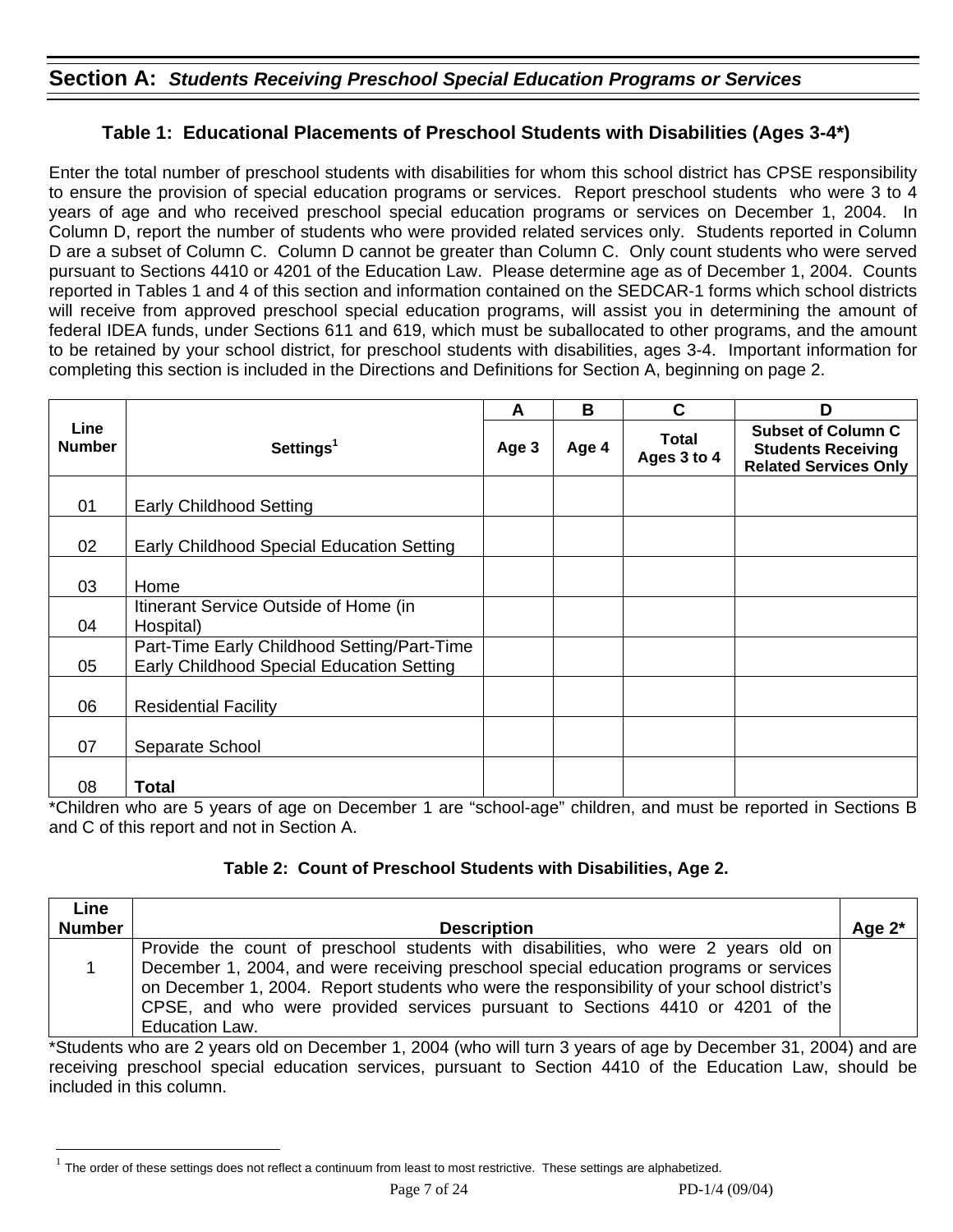#### **Table 3: Educational Placements of Preschool Students with Disabilities (Ages 3-4), According to Race/Ethnicity Category**

In the Table below, report race/ethnicity data for all preschool students reported in Column C of Table 1. The Total (Column C) for each line in Table 1 must match the Total (Column F) for each Line in Table 3.

For all preschool students reported in Table 1, enter the number which appear to belong, identify with, or are regarded in the community as belonging to each race/ethnic group. (Each student should be counted once.) See definition of each race/ethnic group on page 2, under Instructions and Definitions for Completing the PD-1/4 report.

|               |                                                                                                    | A             | B               | C            | D               | E        | F            |
|---------------|----------------------------------------------------------------------------------------------------|---------------|-----------------|--------------|-----------------|----------|--------------|
|               |                                                                                                    | American      | Asian           | <b>Black</b> |                 | White    |              |
|               |                                                                                                    | Indian or     | <b>or</b>       | (not of      |                 | (not of  |              |
| Line          |                                                                                                    | Alaskan       | <b>Pacific</b>  | Hispanic     |                 | Hispanic |              |
| <b>Number</b> | <b>Settings</b>                                                                                    | <b>Native</b> | <b>Islander</b> | origin)      | <b>Hispanic</b> | origin)  | <b>Total</b> |
| 01            | <b>Early Childhood Setting</b>                                                                     |               |                 |              |                 |          |              |
| 02            | Early Childhood Special<br><b>Education Setting</b>                                                |               |                 |              |                 |          |              |
| 03            | Home                                                                                               |               |                 |              |                 |          |              |
| 04            | Itinerant Service Outside of Home<br>(in Hospital)                                                 |               |                 |              |                 |          |              |
| 05            | Part-Time Early Childhood<br>Setting/Part-Time Early Childhood<br><b>Special Education Setting</b> |               |                 |              |                 |          |              |
| 06            | <b>Residential Facility</b>                                                                        |               |                 |              |                 |          |              |
| 07            | Separate School                                                                                    |               |                 |              |                 |          |              |
| 08            | <b>Total</b>                                                                                       |               |                 |              |                 |          |              |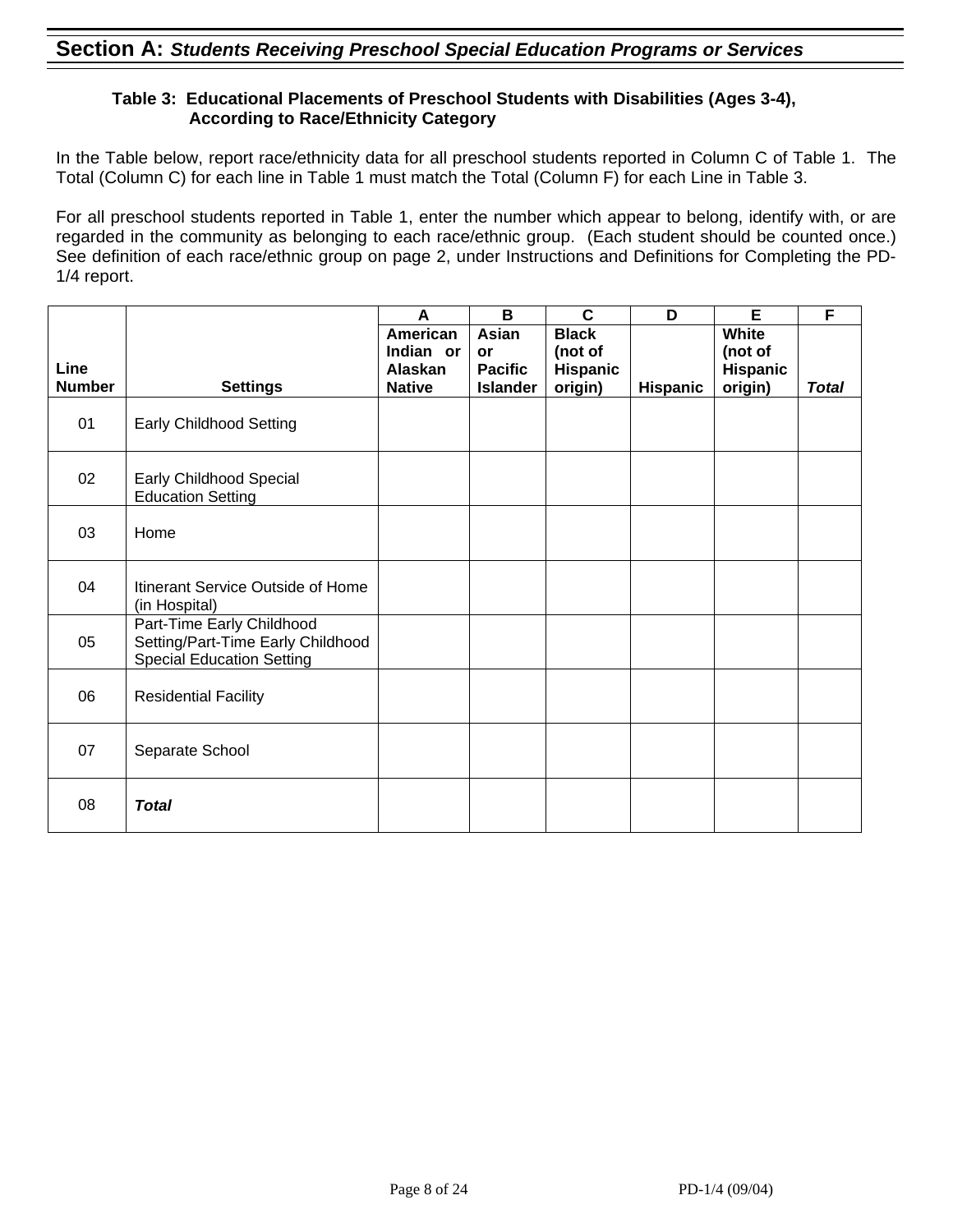## **Section A:** *Students Receiving Preschool Special Education Programs or Services*

### **Table 4: Count of Preschool Students with Disabilities, Ages 2 to 4, Served in School District-Operated Approved Preschool Program.**

If this district **operates** an approved preschool special education program, report the number of preschool students with disabilities provided special education programs or services, pursuant to Section 4410 of the Education Law, on December 1, 2004. Report students in Line 1 if they are residents of your school district, or in Line 2, if they are residents of other school districts.

| <b>Line</b><br>No. | <b>Preschool Students in District-Operated Approved Programs</b>                                                                                                                                                                                                                                                                                                                                                        | Ages<br>$3 - 4$ | Age<br>$2^*$ |
|--------------------|-------------------------------------------------------------------------------------------------------------------------------------------------------------------------------------------------------------------------------------------------------------------------------------------------------------------------------------------------------------------------------------------------------------------------|-----------------|--------------|
|                    | Report the number of preschool students with disabilities who are residents of your<br>school district, and are enrolled in your district-operated preschool program on<br>December 1, 2004.                                                                                                                                                                                                                            |                 |              |
| 2                  | Report the number of preschool students with disabilities who are residents of<br>other school districts, and are enrolled in your district-operated preschool program<br>on December 1, 2004. Please note that your district must submit a SEDCAR-1 form<br>to each school district of residence, in order to receive a sub-allocation of IDEA<br>funds under Sections 611 and 619 for students reported in this line. |                 |              |

\*Students who are 2 years old on December 1, 2004 (who will turn 3 years of age by December 31, 2004) and are receiving preschool special education services, pursuant to Section 4410 of the Education Law, should be included in the column for students age 2. Such students will not be used to calculate a suballocation of federal funds under IDEA, Sections 611 and 619, but may be served with Section 611 funds.

#### **Table 5: Race/Ethnicity of Preschool Students with Disabilities Enrolled by Their Parents or Guardians in Regular Parochial or Other Private Schools.**

In the Table below, report the number of preschool students with disabilities **(who are also reported in Tables 1 and 3 above)** whose basic education is paid through private resources and who receive special education programs or services at public expense.

| American Indian/<br><b>Alaskan Native</b> | <b>Asian or Pacific</b><br>Islander | <b>Black (Not</b><br>Hispanic) | <b>White (Not</b><br><b>Hispanic</b><br>Hispanic) |  | <b>Total</b> |
|-------------------------------------------|-------------------------------------|--------------------------------|---------------------------------------------------|--|--------------|
|                                           |                                     |                                |                                                   |  |              |

#### **Table 6: Preschool-age Students with Disabilities who are also Students with Limited English Proficiency**

Of the preschool-age students with disabilities reported in Section A-Tables 1 and 2 (i.e., all preschool-age students with disabilities for whom the school district has CPSE responsibility), report the subset of such students having limited English proficiency (LEP) in Line 1. Such students should be reported based on LEP designation, regardless of the extent or type(s) of LEP services provided. Preschool students with disabilities are considered to be limited in English proficiency if the primary language spoken at home is other than English (excluding manual methods of communication). December 1, 2004 should be used in determining student age.

Students determined to have a disability pursuant to Section 504 only, and do not have an IEP developed by a Committee on Preschool Special Education, should not be reported in this section, regardless of LEP status.

| Line<br>No. | <b>Description</b>                       | $2 - 4$ Years |
|-------------|------------------------------------------|---------------|
|             | Preschool LEP Students with Disabilities |               |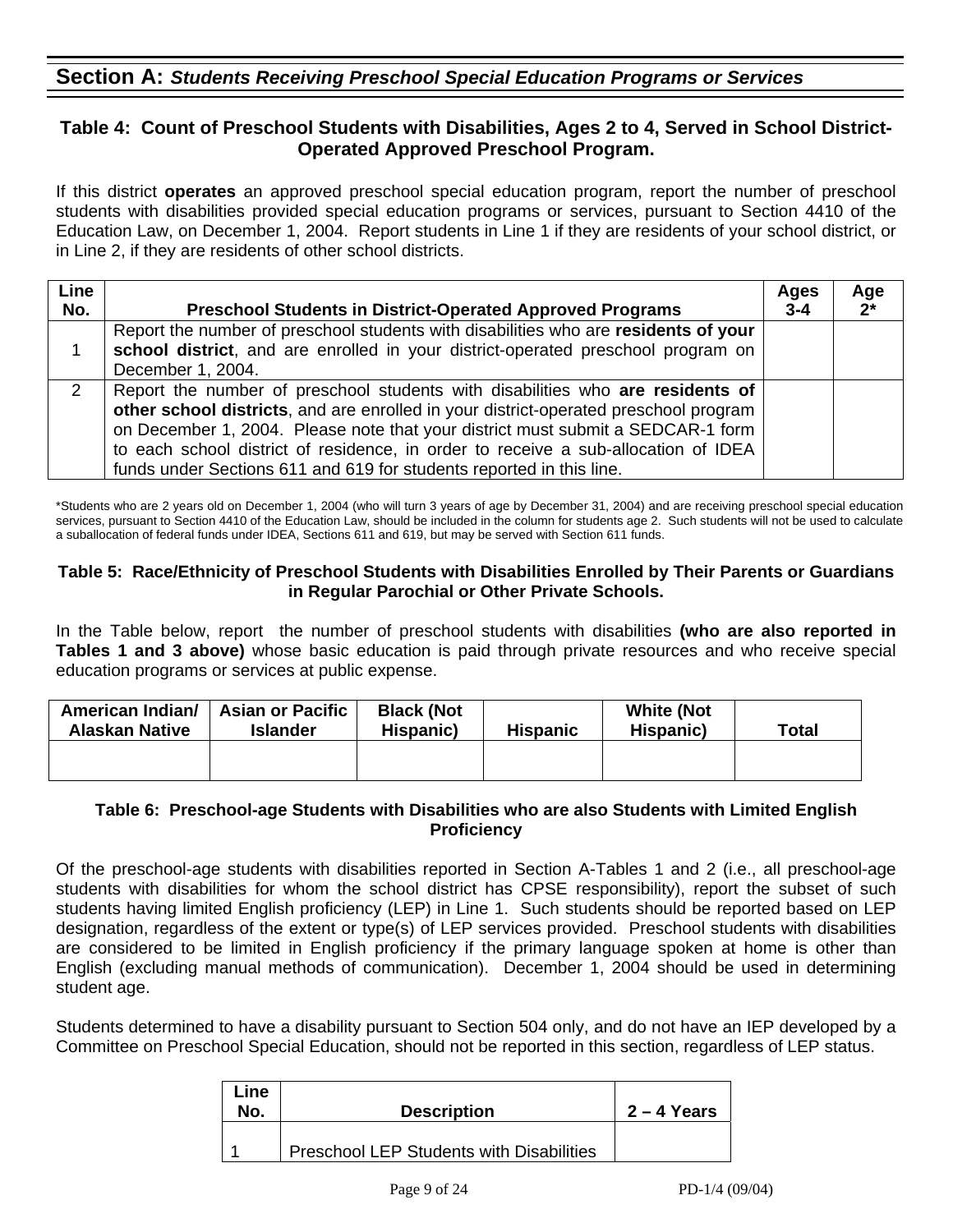#### **Table 1: Type of Programs in Which Special Education Services are Provided to School-age Students with Disabilities**

Provide an **unduplicated** count of all **school-age** students with disabilities for whom this school district has Committee on Special Education (CSE) responsibility to provide special education services, and is providing such services on December 1, 2004, in accordance with Individualized Education Programs (IEPs) at a school, home, hospital or other non-school facility, directly or through a contract with another service provider. Please determine age as of December 1, 2004. The counts reported in this section, child count data from Charter Schools on the PD-1C/4C forms, any enrollment expansion information received from Charter Schools, and information reported in the SEDCAR-1 forms received from the approved special education programs are to be used by school districts to determine the amount of federal IDEA funds under Sections 611 and 619 to be sub-allocated to approved special education programs, charter schools and the amount to be retained by school districts, for school-age students with disabilities.

- In addition to the description provided for each line below, the following are additional clarifications:
- Do not include in this report students who are receiving declassification support services on December 1, 2004.
- Include in Line 1, all students with disabilities for whom the school district has CSE responsibility and provides special education services directly or through contracting with other service providers. Examples include: students with disabilities in drug or alcohol rehabilitation facilities regardless of where such facilities are located; students with disabilities who are in county correctional facilities, located in the school district; students with disabilities who are hospitalized, regardless of where the hospital is located; and students with disabilities who are "home-schooled" if some special education service is provided by the school district.)
- Include in Line 1, students with disabilities who are enrolled by their parents or guardians at private expense in nonpublic schools but who are provided special education programs or services (i.e., consultant teacher services, related services, transportation\*, etc.) by this school district, at public expense. (\*Special education services include suitable transportation services provided pursuant to Section 4402.2.(d)(4)(d); whereby a student with a current IEP is transported up to 50 miles to and from a nonpublic school which the student with a disability attends for the purpose of receiving services or programs similar to special education programs recommended by the school district CSE.)
- Include in Line 1, students with disabilities for whom transitional support services are provided on December 1, 2004.
- Include in Line 5, students with disabilities who resided in this school district at the time they were placed in out-of-State residential schools by the courts or State agencies.

Please see additional directions and definitions for Section B, Table 1 on page 4 of 24 for information regarding CSE responsibility. If you have specific questions about which students are the responsibility of your CSE, please contact your regional associate.

| Line           |                                                                                                                                                                                                                                                                                                                                                                                                                                                           | Ages $4-5$ | <b>Ages 6-21</b> |
|----------------|-----------------------------------------------------------------------------------------------------------------------------------------------------------------------------------------------------------------------------------------------------------------------------------------------------------------------------------------------------------------------------------------------------------------------------------------------------------|------------|------------------|
| No.            | <b>Report Each Student Only Once</b>                                                                                                                                                                                                                                                                                                                                                                                                                      |            |                  |
| 1              | Count of school-age students provided special education services in district-operated<br>programs. (See above directions for additional guidance on who to include.)                                                                                                                                                                                                                                                                                      |            |                  |
| $\overline{2}$ | Count of school-age students provided special education services in programs operated by<br>another school district (not a Special Act School District).                                                                                                                                                                                                                                                                                                  |            |                  |
| 3              | Count of school-age students provided special education services full-time in programs<br>operated by a Board of Cooperative Educational Services (BOCES).                                                                                                                                                                                                                                                                                                |            |                  |
| 4              | Count of school-age students provided special education services while enrolled in a<br>Charter School.                                                                                                                                                                                                                                                                                                                                                   |            |                  |
| 5              | Count of school-age students provided special education services in approved private<br>schools for students with disabilities, and State-supported schools listed in Section 4201 of<br>the Education Law. Include students with disabilities who were resident to your district at<br>the time they were placed in out-of-State residential schools by courts or other State<br>agencies. Also include in this line, all other out-of-State placements. |            |                  |
| 6              | Subtotal (Sum of Lines 1, 2, 3, 4 and 5): This number and information received by<br>districts on the SEDCAR-1 forms and information from Charter Schools will assist school<br>districts to determine a per pupil amount of IDEA funds to be sub-allocated to approved<br>special education programs and Charter Schools during the 2005-2006 year.                                                                                                      |            |                  |
| $\overline{7}$ | Count of school-age students, provided special education services by contracting with<br>Special Act School Districts, or in the New York State School for the Blind in Batavia or the<br>New York State School for the Deaf in Rome.                                                                                                                                                                                                                     |            |                  |
| 8              | Total (Sum of Lines 6 and 7): This number represents the total number of school-age<br>students who are the responsibility of this school district's CSE and are provided special<br>education programs or services on December 1, 2004. (The number entered for this line<br>must match the number entered in Section C, Report 14 of this form.)                                                                                                        |            |                  |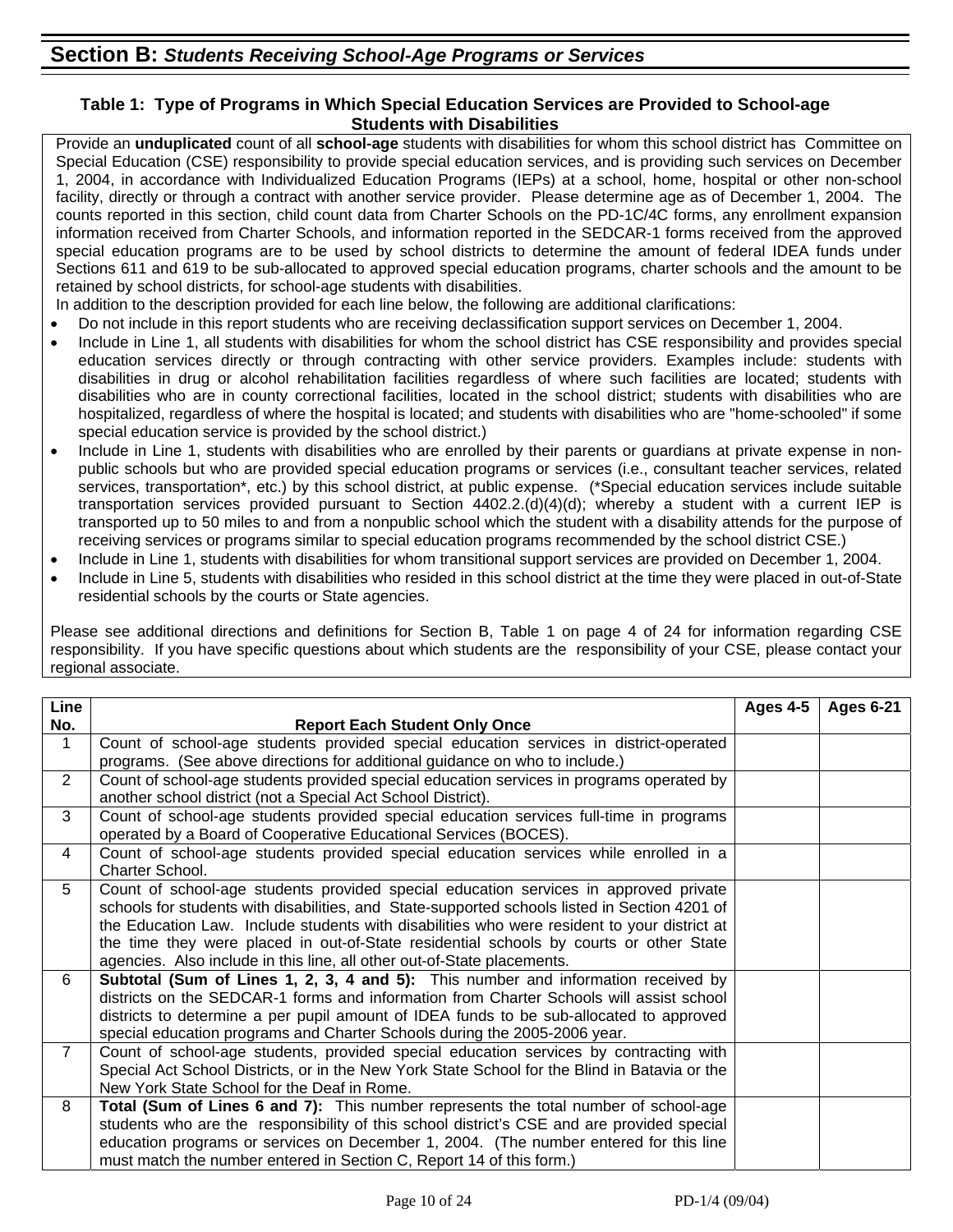## **Section B:** *Students Receiving School-Age Programs or Services*

#### **Table 2: School-age Students with Disabilities Whose Basic Education Costs are Paid by Private Resources or Who are Home Schooled.**

1. Enter by race/ethnicity the total number of school-age students with disabilities, also reported in Section B-Table 1**,** *enrolled by their parents or guardians in a non-public school* and whose basic education is paid through private resources and who receive special education programs or services at public expense through the public school district.

| American Indian/<br><b>Alaskan Native</b> | <b>Asian or Pacific</b><br><b>Islander</b> | <b>Black (Not</b><br>Hispanic)<br><b>Hispanic</b> |  | <b>White (Not</b><br>Hispanic) | Total |
|-------------------------------------------|--------------------------------------------|---------------------------------------------------|--|--------------------------------|-------|
|                                           |                                            |                                                   |  |                                |       |

2. Enter the total number of school-age students with disabilities, also reported in Section B-Table 1, who are home-schooled by their parent's or guardian's choice, and who receive special education programs or services at public expense, through the public school district.

#### **Table 3: Students Placed in Home School Buildings.**

1. For all students with disabilities who are the responsibility of your school district's Committee on Special Education on December 1, 2004, who attend school-age special education programs (reported in Section B-Table 1), report the number served in their home school. The term *home school* is defined below.

*Home School* – A school building in which the student would otherwise attend if he/she did not have a disability. This determination is based on local school district characteristics such as feeder patterns, magnet school configurations, and desegregation orders; as well as student characteristics, such as age/grade level, race/ethnicity, and place of residence. (Students attending Charter Schools, nonpublic schools and students who are home-schooled (pursuant to Article 65 of Education Law) are considered to be attending their home school building.) It is possible to have more than one school building be regarded as a student's "Home School". Students receiving services in more than one site should be reported according to the site they attend for the majority of their school day. (Students should be reported as attending their "Home School" if they are placed in their home school for 50 percent or more of their school day and are placed in another facility, not considered to be their "Home School", for less than 50 percent of their school day.)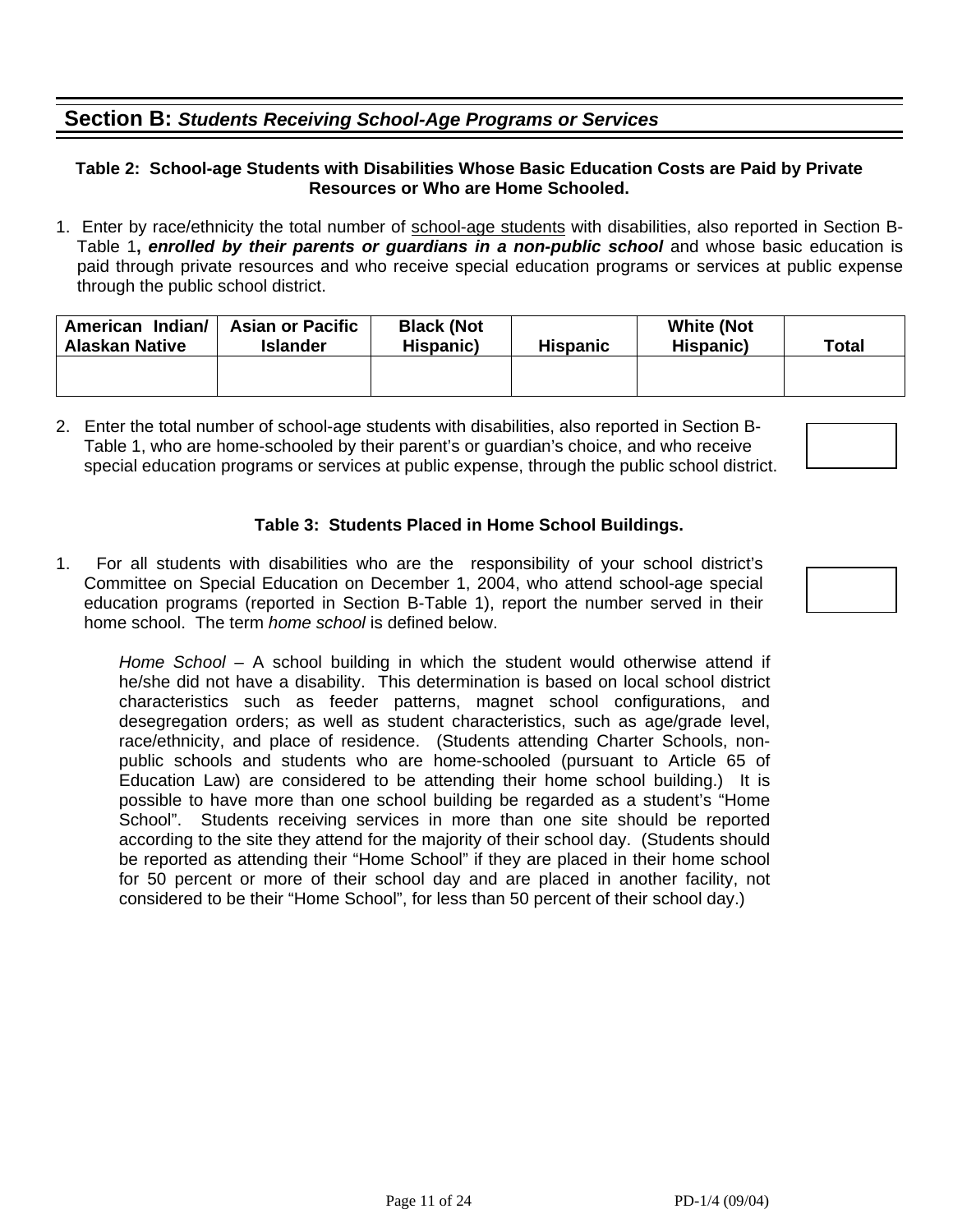### **Section B:** *Students Receiving School-Age Programs or Services*

#### **Table 4: Test Accommodations for Students with Disabilities**

1. Of the school-age students reported in Section B-Table 1, enter the number of students whose individualized education programs (IEPs) include one or more testing accommodations, by the appropriate age interval in Line 1. Students should be reported once, regardless of the number of testing accommodations listed in their IEPs. Also, all students should be reported regardless of whether they will be administered a State assessment during the 2004-2005 school year.

| Line | <b>Description</b>                                                                | <b>Students Ages</b> | Students Ages | <b>Students Ages</b> |
|------|-----------------------------------------------------------------------------------|----------------------|---------------|----------------------|
| No.  |                                                                                   | $4 - 12$             | $13 - 15$     | 16-21                |
|      | Total<br>number of students provided<br>anv<br>type(s) of testing accommodations. |                      |               |                      |

#### **Table 5: School-age Students with Disabilities who are also Students with Limited English Proficiency (Also referred to as English language learners.)**

Of the school-age students with disabilities reported in Section B-Table 1, report the subset of such students having limited English proficiency (LEP) in Line 1. Such students should be reported based on LEP designation, regardless of the extent or type(s) of LEP services provided.

Students determined to have a disability pursuant to Section 504 only, and do not have an IEP developed by a Committee on Special Education, should not be reported in this section, regardless of LEP status.

| ∟ine<br>No. | <b>Description</b>                           | $4 - 5$<br><b>Years</b> | $6 - 11$<br>Years | $12 - 13$<br><b>Years</b> | $14 - 17$<br>Years | $18 - 21$<br>Years | <b>Total</b> |
|-------------|----------------------------------------------|-------------------------|-------------------|---------------------------|--------------------|--------------------|--------------|
|             | School-Age LEP Students<br>with Disabilities |                         |                   |                           |                    |                    |              |

#### **Table 6: Students Provided Section 504 Accommodations**

Number of school-age students provided "reasonable accommodations" pursuant to Section 504 of the Rehabilitation Act of 1973. Students should be reported if they were the responsibility of this school district's Section 504 Multidisciplinary Team and provided services/accommodations specified in a Section 504 Accommodation Plan on December 1, 2004. Please note that students reported in the table below, should not be included in Section B-Table 1 of this report, and students included in Section B-Table 1 of this report are not to be counted in this Section, even if they qualify to be counted for both.

| Line No. | <b>Disability</b><br>∣ Cateqory  | 4-5 Years | 6-11 Years   12-13 Years   14-17 Years   18-21 Years |  | Total |
|----------|----------------------------------|-----------|------------------------------------------------------|--|-------|
|          | Section 504<br><b>Disability</b> |           |                                                      |  |       |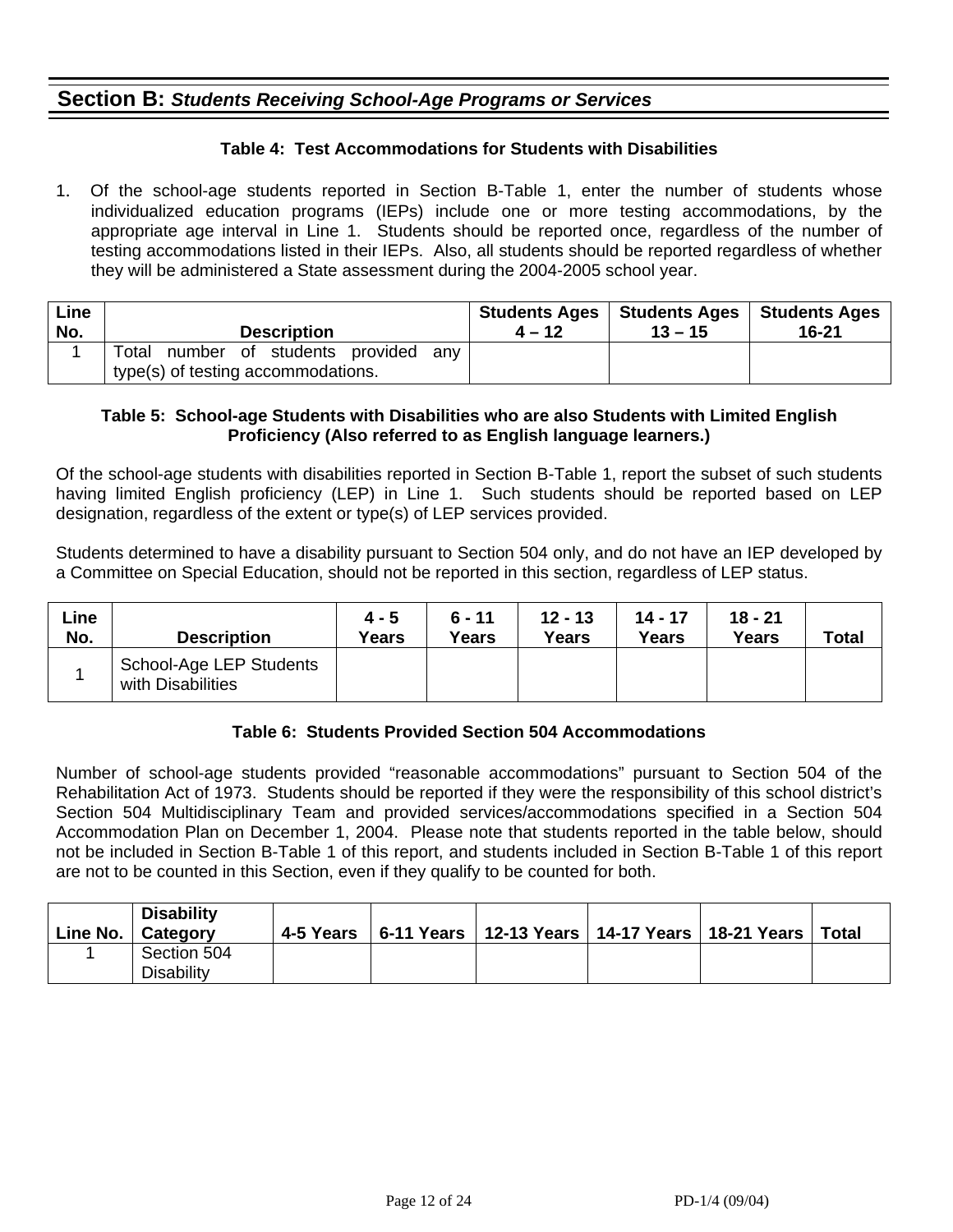### **Section B:** *Students Receiving School-Age Programs or Services*

#### **Table 7: School-Age Students with Disabilities by Grade or Age**

For all students with disabilities reported in Section B, Table 1, Line 8 (Ages 4-21) report the number of students by grade level in Part 1 below. For students with disabilities who are not enrolled in a grade, report them by age in Part 2 below. **Each student with a disability is to be reported in only one line of either Part 1 or Part 2.** Assignment of students with disabilities should be reported by grade if students attend classes with a particular grade. If students with disabilities attend classes with more than one grade, report them in the grade that they attend for majority of their classes, or the grade with which they identify. Please note the total number of students with disabilities in Line 14 of Part 1 plus the total number of students with disabilities in Line 16 of Part 2 must equal the total number of students with disabilities reported in Section B, Table 1, Line 8 (Ages 4- 21).

|                | <b>Regardless of Age</b> | Part 1 - Number of Students with Disabilities in Each Grade- |                | Part 2 - Number of<br><b>Assigned to a Grad</b> |
|----------------|--------------------------|--------------------------------------------------------------|----------------|-------------------------------------------------|
| Line#          | Grade                    | <b>Number of Students with</b><br><b>Disabilities</b>        | Line#          | Age                                             |
| $\mathbf{1}$   | Kindergarten             |                                                              | $\mathbf{1}$   | Age 4                                           |
| 2              | Grade 1                  |                                                              | 2              | Age 5                                           |
| 3              | Grade 2                  |                                                              | 3              | Age 6                                           |
| $\overline{4}$ | Grade 3                  |                                                              | $\overline{4}$ | Age 7                                           |
| 5              | Grade 4                  |                                                              | 5              | Age 8                                           |
| 6              | Grade 5                  |                                                              | 6              | Age 9                                           |
| $\overline{7}$ | Grade 6                  |                                                              | $\tau$         | Age 10                                          |
| $\,8\,$        | Grade 7                  |                                                              | 8              | Age 11                                          |
| 9              | Grade 8                  |                                                              | 9              | Age 12                                          |
| 10             | Grade 9                  |                                                              | 10             | Age 13                                          |
| 11             | Grade 10                 |                                                              | 11             | Age 14                                          |
| 12             | Grade 11                 |                                                              | 12             | Age 15                                          |
| 13             | Grade 12                 |                                                              | 13             | Age 16                                          |
| 14             | Total                    |                                                              | 14             | Age 17                                          |
|                |                          |                                                              |                |                                                 |

| abilities in Each Grade-                  |              |            | Part 2 - Number of Students with Disabilities who are not<br>Assigned to a Grade, by Age as of 12/01/04 |
|-------------------------------------------|--------------|------------|---------------------------------------------------------------------------------------------------------|
| r of Students with<br><b>Disabilities</b> | Line#        | Age        | <b>Number of Students with</b><br><b>Disabilities</b>                                                   |
|                                           | $\mathbf{1}$ | Age 4      |                                                                                                         |
|                                           | $\mathbf{2}$ | Age 5      |                                                                                                         |
|                                           | 3            | Age 6      |                                                                                                         |
|                                           | 4            | Age 7      |                                                                                                         |
|                                           | 5            | Age 8      |                                                                                                         |
|                                           | 6            | Age 9      |                                                                                                         |
|                                           | 7            | Age 10     |                                                                                                         |
|                                           | 8            | Age 11     |                                                                                                         |
|                                           | 9            | Age 12     |                                                                                                         |
|                                           | 10           | Age 13     |                                                                                                         |
|                                           | 11           | Age 14     |                                                                                                         |
|                                           | 12           | Age 15     |                                                                                                         |
|                                           | 13           | Age 16     |                                                                                                         |
|                                           | 14           | Age 17     |                                                                                                         |
|                                           | 15           | Ages 18-21 |                                                                                                         |
|                                           | 16           | Total      |                                                                                                         |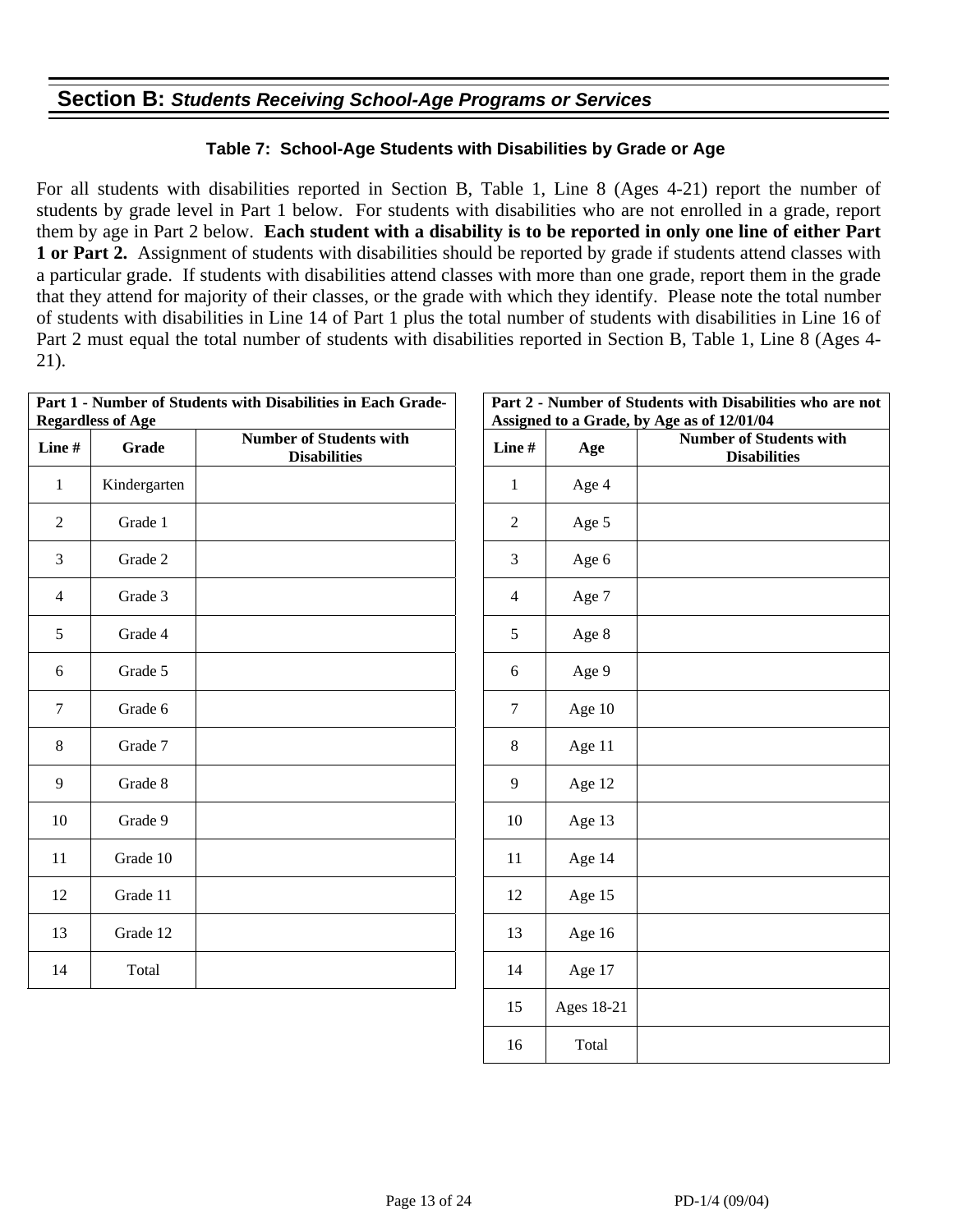### **Section C:** *Educational Placement of School-Age Students by Disability and Race/Ethnicity Information*

**Directions:** Please review directions and definitions for completing reports 1-18 beginning on page 4.

#### *Report 1: Report of Students with Autism Placed as of December 1, 2004*

**Table1: In Regular School-Based Programs in buildings attended by disabled and non-disabled students** (Consultant Teacher, Resource Room, Special Class, et. al.)

|               |                             | A   | В        |                  |       |       |              |
|---------------|-----------------------------|-----|----------|------------------|-------|-------|--------------|
| Line          | <b>Time OUTSIDE Regular</b> |     |          | <b>Age Group</b> |       |       |              |
| <b>Number</b> | <b>Classroom</b>            | 4-5 | $6 - 11$ | $12 - 13$        | 14-17 | 18-21 | <b>Total</b> |
| 01            | 20% or less                 |     |          |                  |       |       |              |
| 02            | 21% to 60%                  |     |          |                  |       |       |              |
| 03            | More than 60%               |     |          |                  |       |       |              |
| 04            | Total                       |     |          |                  |       |       |              |

**Table 2: In Separate Settings** Outside of regular school facilities, in buildings which are attended by students with disabilities only. In Line 5, include students who are placed on home instruction by the CSE. Students who are home-schooled by parent choice should be reported in Table 1.

|               |                                     | Α   | B        |                  | D     |           |       |
|---------------|-------------------------------------|-----|----------|------------------|-------|-----------|-------|
| Line          |                                     |     |          | <b>Age Group</b> |       |           |       |
| <b>Number</b> | <b>Type of Setting</b>              | 4-5 | $6 - 11$ | $12 - 13$        | 14-17 | $18 - 21$ | Total |
| 01            | Special Public Day School           |     |          |                  |       |           |       |
| 02            | Special Private Day School          |     |          |                  |       |           |       |
| 03            | <b>Public Residential Facility</b>  |     |          |                  |       |           |       |
| 04            | <b>Private Residential Facility</b> |     |          |                  |       |           |       |
| 05            | Home                                |     |          |                  |       |           |       |
| 06            | Hospital or Other Non-school        |     |          |                  |       |           |       |
| 07            | <b>Total</b>                        |     |          |                  |       |           |       |

#### *Report 2: Report of Students with Emotional Disturbance Placed as of December 1, 2004*

**Table 1: In Regular School-Based Programs in buildings attended by disabled and non-disabled students** (Consultant Teacher, Resource Room, Special Class, et. al.)

| Line          |                                       |     | <b>Age Group</b> |           |           |           |       |  |
|---------------|---------------------------------------|-----|------------------|-----------|-----------|-----------|-------|--|
| <b>Number</b> | <b>Time OUTSIDE Regular Classroom</b> | 4-5 | $6 - 11$         | $12 - 13$ | $14 - 17$ | $18 - 21$ | Total |  |
| 01            | 20% or less                           |     |                  |           |           |           |       |  |
| 02            | 21% to 60%                            |     |                  |           |           |           |       |  |
| 03            | More than 60%                         |     |                  |           |           |           |       |  |
| 04            | <b>Total</b>                          |     |                  |           |           |           |       |  |

|               |                                     | A   | В                |           | D     | Е     |              |  |
|---------------|-------------------------------------|-----|------------------|-----------|-------|-------|--------------|--|
| Line          |                                     |     | <b>Age Group</b> |           |       |       |              |  |
| <b>Number</b> | <b>Type of Setting</b>              | 4-5 | $6 - 11$         | $12 - 13$ | 14-17 | 18-21 | <b>Total</b> |  |
| 01            | Special Public Day School           |     |                  |           |       |       |              |  |
| 02            | Special Private Day School          |     |                  |           |       |       |              |  |
| 03            | <b>Public Residential Facility</b>  |     |                  |           |       |       |              |  |
| 04            | <b>Private Residential Facility</b> |     |                  |           |       |       |              |  |
| 05            | Home                                |     |                  |           |       |       |              |  |
| 06            | Hospital or Other Non-school        |     |                  |           |       |       |              |  |
| 07            | <b>Total</b>                        |     |                  |           |       |       |              |  |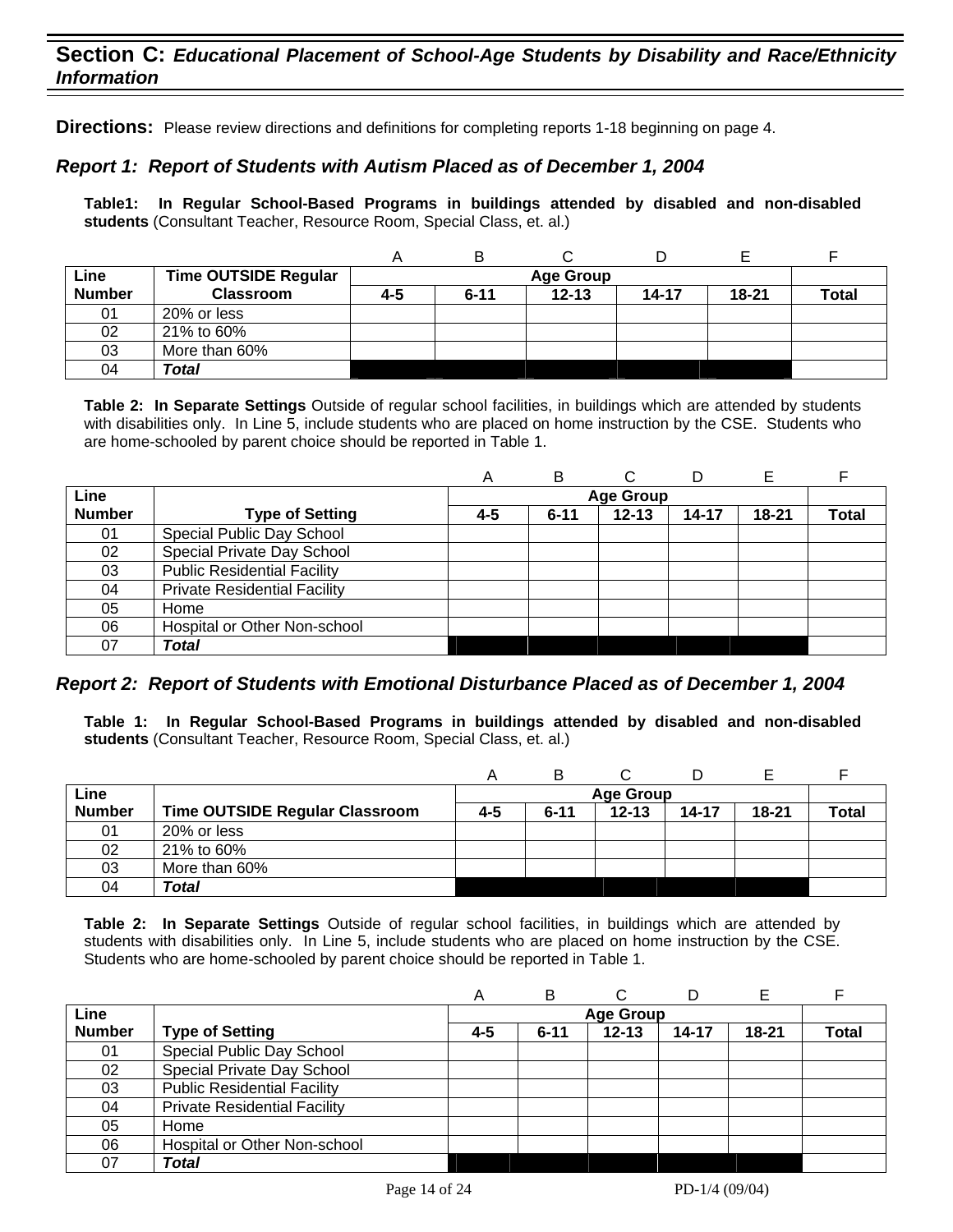### **Section C:** *Educational Placement of School-Age Students by Disability and Race/Ethnicity Information*

#### *Report 3: Report of Students with Learning Disabilities Placed as of December 1, 2004*

**Table 1: In Regular School-Based Programs in buildings attended by disabled and non-disabled students** (Consultant Teacher, Resource Room, Special Class, et. al.)

|               |                                       | Α   | в        |           |           |           |              |
|---------------|---------------------------------------|-----|----------|-----------|-----------|-----------|--------------|
| Line          |                                       |     |          |           |           |           |              |
| <b>Number</b> | <b>Time OUTSIDE Regular Classroom</b> | 4-5 | $6 - 11$ | $12 - 13$ | $14 - 17$ | $18 - 21$ | <b>Total</b> |
| 01            | 20% or less                           |     |          |           |           |           |              |
| 02            | 21% to 60%                            |     |          |           |           |           |              |
| 03            | More than 60%                         |     |          |           |           |           |              |
| 04            | Total                                 |     |          |           |           |           |              |

**Table 2: In Separate Settings** Outside of regular school facilities, in buildings which are attended by students with disabilities only. In Line 5, include students who are placed on home instruction by the CSE. Students who are home-schooled by parent choice should be reported in Table 1.

|               |                                     | A   | в                |           | D     |           |              |  |
|---------------|-------------------------------------|-----|------------------|-----------|-------|-----------|--------------|--|
| Line          |                                     |     | <b>Age Group</b> |           |       |           |              |  |
| <b>Number</b> | <b>Type of Setting</b>              | 4-5 | $6 - 11$         | $12 - 13$ | 14-17 | $18 - 21$ | <b>Total</b> |  |
| 01            | Special Public Day School           |     |                  |           |       |           |              |  |
| 02            | Special Private Day School          |     |                  |           |       |           |              |  |
| 03            | <b>Public Residential Facility</b>  |     |                  |           |       |           |              |  |
| 04            | <b>Private Residential Facility</b> |     |                  |           |       |           |              |  |
| 05            | Home                                |     |                  |           |       |           |              |  |
| 06            | Hospital or Other Non-school        |     |                  |           |       |           |              |  |
| 07            | Total                               |     |                  |           |       |           |              |  |

#### *Report 4: Report of Students with Mental Retardation Placed as of December 1, 2004*

**Table 1: In Regular School-Based Programs in buildings attended by disabled and non-disabled students** (Consultant Teacher, Resource Room, Special Class, et. al.)

|               |                                       | А   | B                |           |       |           |       |  |  |
|---------------|---------------------------------------|-----|------------------|-----------|-------|-----------|-------|--|--|
| Line          |                                       |     | <b>Age Group</b> |           |       |           |       |  |  |
| <b>Number</b> | <b>Time OUTSIDE Regular Classroom</b> | 4-5 | $6 - 11$         | $12 - 13$ | 14-17 | $18 - 21$ | Total |  |  |
| 01            | 20% or less                           |     |                  |           |       |           |       |  |  |
| 02            | 21% to 60%                            |     |                  |           |       |           |       |  |  |
| 03            | More than 60%                         |     |                  |           |       |           |       |  |  |
| 04            | Total                                 |     |                  |           |       |           |       |  |  |

|               |                                     | A                | B        | ⌒         |           |           |              |  |  |
|---------------|-------------------------------------|------------------|----------|-----------|-----------|-----------|--------------|--|--|
| Line          |                                     | <b>Age Group</b> |          |           |           |           |              |  |  |
| <b>Number</b> | <b>Type of Setting</b>              | 4-5              | $6 - 11$ | $12 - 13$ | $14 - 17$ | $18 - 21$ | <b>Total</b> |  |  |
| 01            | Special Public Day School           |                  |          |           |           |           |              |  |  |
| 02            | Special Private Day School          |                  |          |           |           |           |              |  |  |
| 03            | <b>Public Residential Facility</b>  |                  |          |           |           |           |              |  |  |
| 04            | <b>Private Residential Facility</b> |                  |          |           |           |           |              |  |  |
| 05            | Home                                |                  |          |           |           |           |              |  |  |
| 06            | Hospital or Other Non-school        |                  |          |           |           |           |              |  |  |
| 07            | Total                               |                  |          |           |           |           |              |  |  |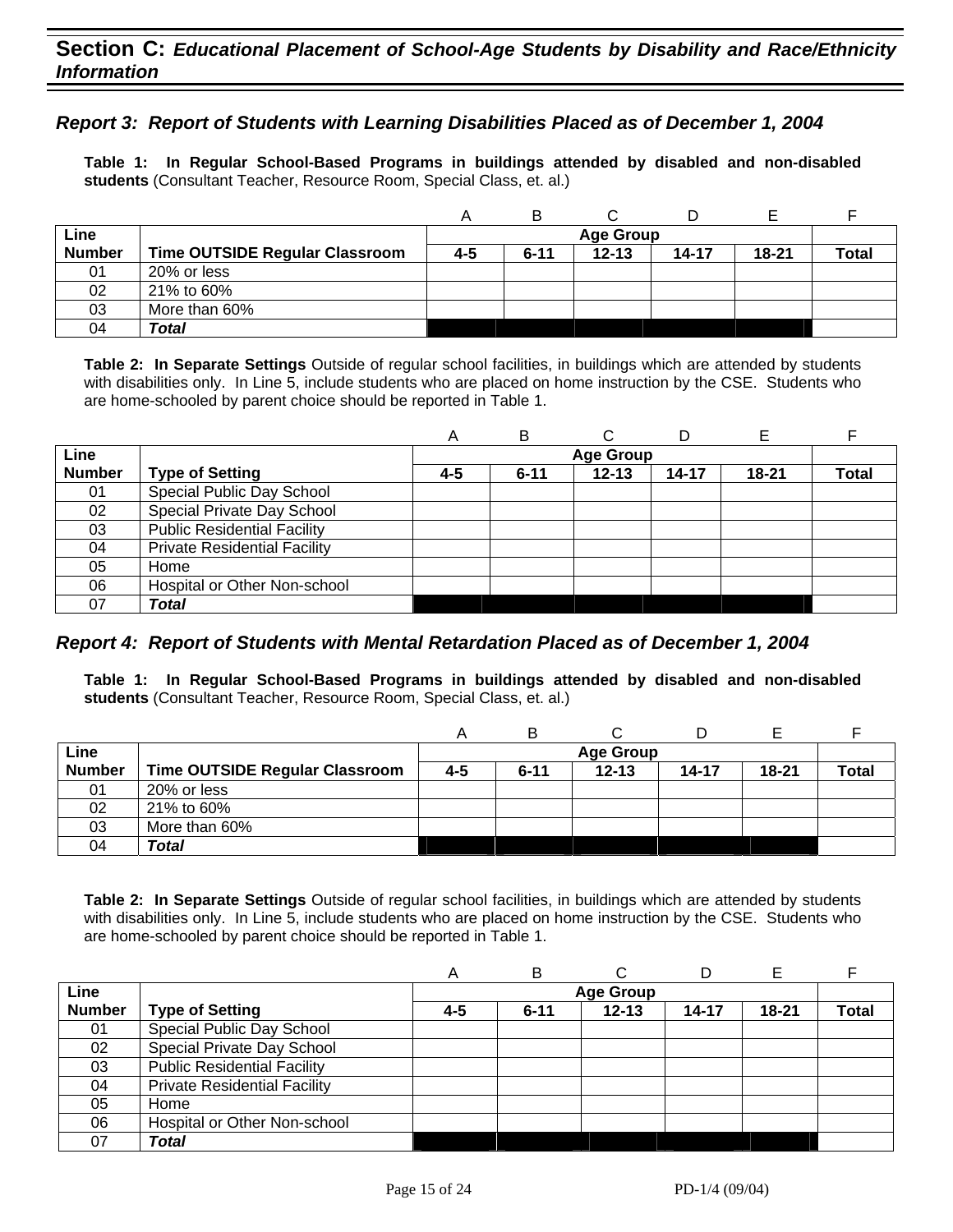#### *Report 5: Report of Students with Deafness Placed as of December 1, 2004*

**Table 1: In Regular School-Based Programs in buildings attended by disabled and non-disabled students** (Consultant Teacher, Resource Room, Special Class, et. al.)

|               |                                       | Α       | в                |           |       |           |              |  |  |  |
|---------------|---------------------------------------|---------|------------------|-----------|-------|-----------|--------------|--|--|--|
| Line          |                                       |         | <b>Age Group</b> |           |       |           |              |  |  |  |
| <b>Number</b> | <b>Time OUTSIDE Regular Classroom</b> | $4 - 5$ | $6 - 11$         | $12 - 13$ | 14-17 | $18 - 21$ | <b>Total</b> |  |  |  |
| 01            | 20% or less                           |         |                  |           |       |           |              |  |  |  |
| 02            | 21% to 60%                            |         |                  |           |       |           |              |  |  |  |
| 03            | More than 60%                         |         |                  |           |       |           |              |  |  |  |
| 04            | <b>Total</b>                          |         |                  |           |       |           |              |  |  |  |

**Table 2: In Separate Settings** Outside of regular school facilities, in buildings which are attended by students with disabilities only. In Line 5, include students who are placed on home instruction by the CSE. Students who are home-schooled by parent choice should be reported in Table 1.

|               |                                     | A   | в        |                  |           |           |       |
|---------------|-------------------------------------|-----|----------|------------------|-----------|-----------|-------|
| Line          |                                     |     |          | <b>Age Group</b> |           |           |       |
| <b>Number</b> | <b>Type of Setting</b>              | 4-5 | $6 - 11$ | $12 - 13$        | $14 - 17$ | $18 - 21$ | Total |
| 01            | Special Public Day School           |     |          |                  |           |           |       |
| 02            | Special Private Day School          |     |          |                  |           |           |       |
| 03            | <b>Public Residential Facility</b>  |     |          |                  |           |           |       |
| 04            | <b>Private Residential Facility</b> |     |          |                  |           |           |       |
| 05            | Home                                |     |          |                  |           |           |       |
| 06            | Hospital or Other Non-school        |     |          |                  |           |           |       |
| 07            | Total                               |     |          |                  |           |           |       |

#### *Report 6: Report of Students with Hearing Impairments Placed as of December 1, 2004*

**Table 1: In Regular School-Based Programs in buildings attended by disabled and non-disabled students** (Consultant Teacher, Resource Room, Special Class, et. al.)

|               |                                | A   | В        |                  |       |           |       |
|---------------|--------------------------------|-----|----------|------------------|-------|-----------|-------|
| Line          |                                |     |          | <b>Age Group</b> |       |           |       |
| <b>Number</b> | Time OUTSIDE Regular Classroom | 4-5 | $6 - 11$ | $12 - 13$        | 14-17 | $18 - 21$ | Total |
| 01            | 20% or less                    |     |          |                  |       |           |       |
| 02            | 21% to 60%                     |     |          |                  |       |           |       |
| 03            | More than 60%                  |     |          |                  |       |           |       |
| 04            | Total                          |     |          |                  |       |           |       |

|               |                                     | A   | B        |                  |           |           |              |
|---------------|-------------------------------------|-----|----------|------------------|-----------|-----------|--------------|
| Line          |                                     |     |          | <b>Age Group</b> |           |           |              |
| <b>Number</b> | <b>Type of Setting</b>              | 4-5 | $6 - 11$ | $12 - 13$        | $14 - 17$ | $18 - 21$ | <b>Total</b> |
| 01            | Special Public Day School           |     |          |                  |           |           |              |
| 02            | Special Private Day School          |     |          |                  |           |           |              |
| 03            | <b>Public Residential Facility</b>  |     |          |                  |           |           |              |
| 04            | <b>Private Residential Facility</b> |     |          |                  |           |           |              |
| 05            | Home                                |     |          |                  |           |           |              |
| 06            | Hospital or Other Non-school        |     |          |                  |           |           |              |
| 07            | Total                               |     |          |                  |           |           |              |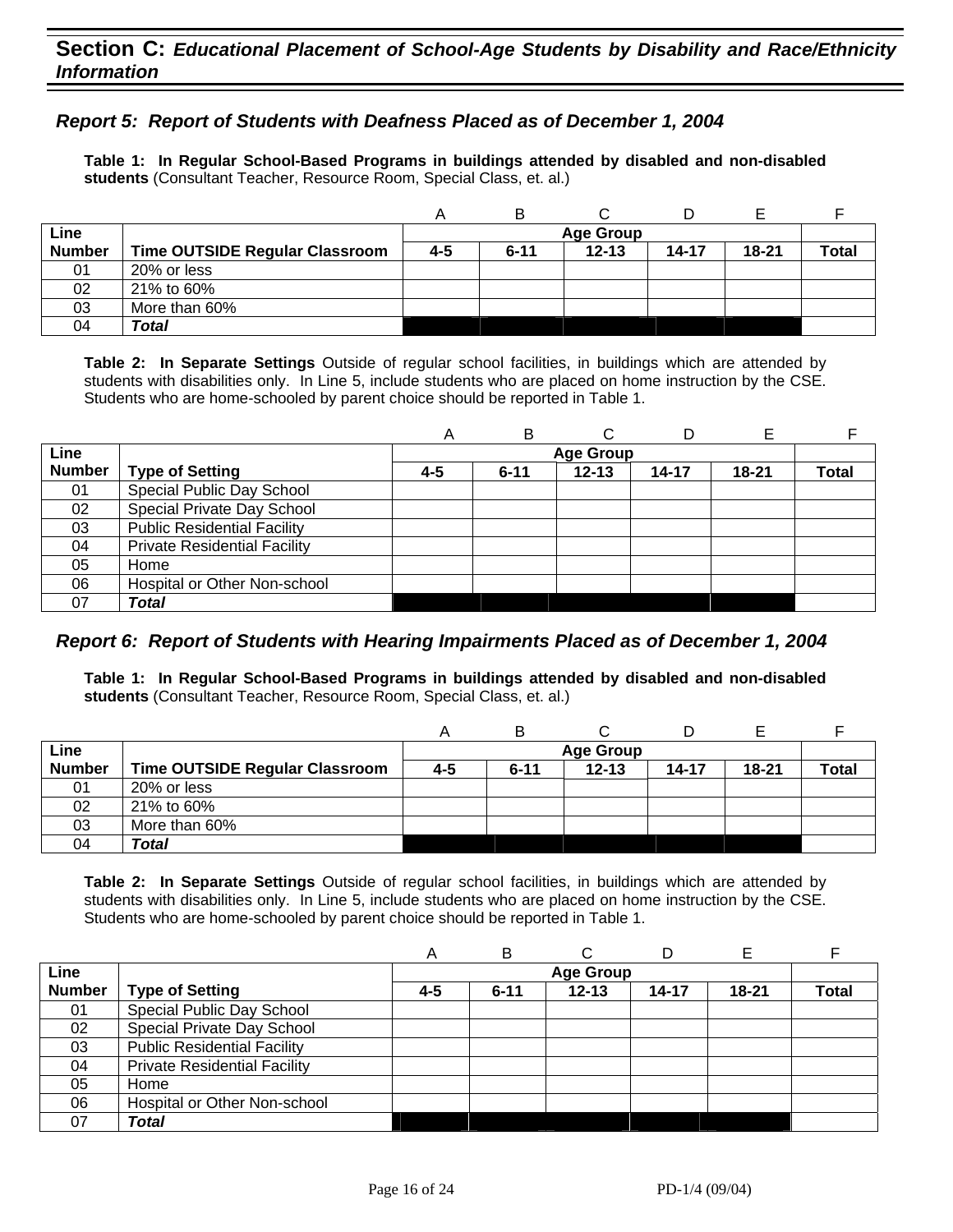### **Section C:** *Educational Placement of School-Age Students by Disability and Race/Ethnicity Information*

#### *Report 7: Report of Students with Speech or Language Impairments Placed as of December 1, 2004*

**Table 1: In Regular School-Based Programs in buildings attended by disabled and non-disabled students** (Consultant Teacher, Resource Room, Special Class, et. al.)

|               |                                       |     | в                |           |       |           |              |  |  |  |
|---------------|---------------------------------------|-----|------------------|-----------|-------|-----------|--------------|--|--|--|
| Line          |                                       |     | <b>Age Group</b> |           |       |           |              |  |  |  |
| <b>Number</b> | <b>Time OUTSIDE Regular Classroom</b> | 4-5 | $6 - 11$         | $12 - 13$ | 14-17 | $18 - 21$ | <b>Total</b> |  |  |  |
| 01            | 20% or less                           |     |                  |           |       |           |              |  |  |  |
| 02            | 21% to 60%                            |     |                  |           |       |           |              |  |  |  |
| 03            | More than 60%                         |     |                  |           |       |           |              |  |  |  |
| 04            | Total                                 |     |                  |           |       |           |              |  |  |  |

**Table 2: In Separate Settings** Outside of regular school facilities, in buildings which are attended by students with disabilities only. In Line 5, include students who are placed on home instruction by the CSE. Students who are home-schooled by parent choice should be reported in Table 1.

|               |                                     | Α   | В        | C                |           |           |              |
|---------------|-------------------------------------|-----|----------|------------------|-----------|-----------|--------------|
| Line          |                                     |     |          | <b>Age Group</b> |           |           |              |
| <b>Number</b> | <b>Type of Setting</b>              | 4-5 | $6 - 11$ | $12 - 13$        | $14 - 17$ | $18 - 21$ | <b>Total</b> |
| 01            | Special Public Day School           |     |          |                  |           |           |              |
| 02            | Special Private Day School          |     |          |                  |           |           |              |
| 03            | <b>Public Residential Facility</b>  |     |          |                  |           |           |              |
| 04            | <b>Private Residential Facility</b> |     |          |                  |           |           |              |
| 05            | Home                                |     |          |                  |           |           |              |
| 06            | Hospital or Other Non-school        |     |          |                  |           |           |              |
| 07            | Total                               |     |          |                  |           |           |              |

#### *Report 8: Report of Students with Visual Impairments (including Blindness) Placed as of December 1, 2004*

**Table 1: In Regular School-Based Programs in buildings attended by disabled and non-disabled students** (Consultant Teacher, Resource Room, Special Class, et. al.)

|               |                                       |     | в        |                  |           |           |              |
|---------------|---------------------------------------|-----|----------|------------------|-----------|-----------|--------------|
| Line          |                                       |     |          | <b>Age Group</b> |           |           |              |
| <b>Number</b> | <b>Time OUTSIDE Regular Classroom</b> | 4-5 | $6 - 11$ | $12 - 13$        | $14 - 17$ | $18 - 21$ | <b>Total</b> |
| 01            | 20% or less                           |     |          |                  |           |           |              |
| 02            | 21% to 60%                            |     |          |                  |           |           |              |
| 03            | More than 60%                         |     |          |                  |           |           |              |
| 04            | Total                                 |     |          |                  |           |           |              |

|               |                                     | A   | в        |                  |       |       |       |
|---------------|-------------------------------------|-----|----------|------------------|-------|-------|-------|
| Line          |                                     |     |          | <b>Age Group</b> |       |       |       |
| <b>Number</b> | <b>Type of Setting</b>              | 4-5 | $6 - 11$ | $12 - 13$        | 14-17 | 18-21 | Total |
| 01            | Special Public Day School           |     |          |                  |       |       |       |
| 02            | Special Private Day School          |     |          |                  |       |       |       |
| 03            | <b>Public Residential Facility</b>  |     |          |                  |       |       |       |
| 04            | <b>Private Residential Facility</b> |     |          |                  |       |       |       |
| 05            | Home                                |     |          |                  |       |       |       |
| 06            | Hospital or Other Non-school        |     |          |                  |       |       |       |
| 07            | Total                               |     |          |                  |       |       |       |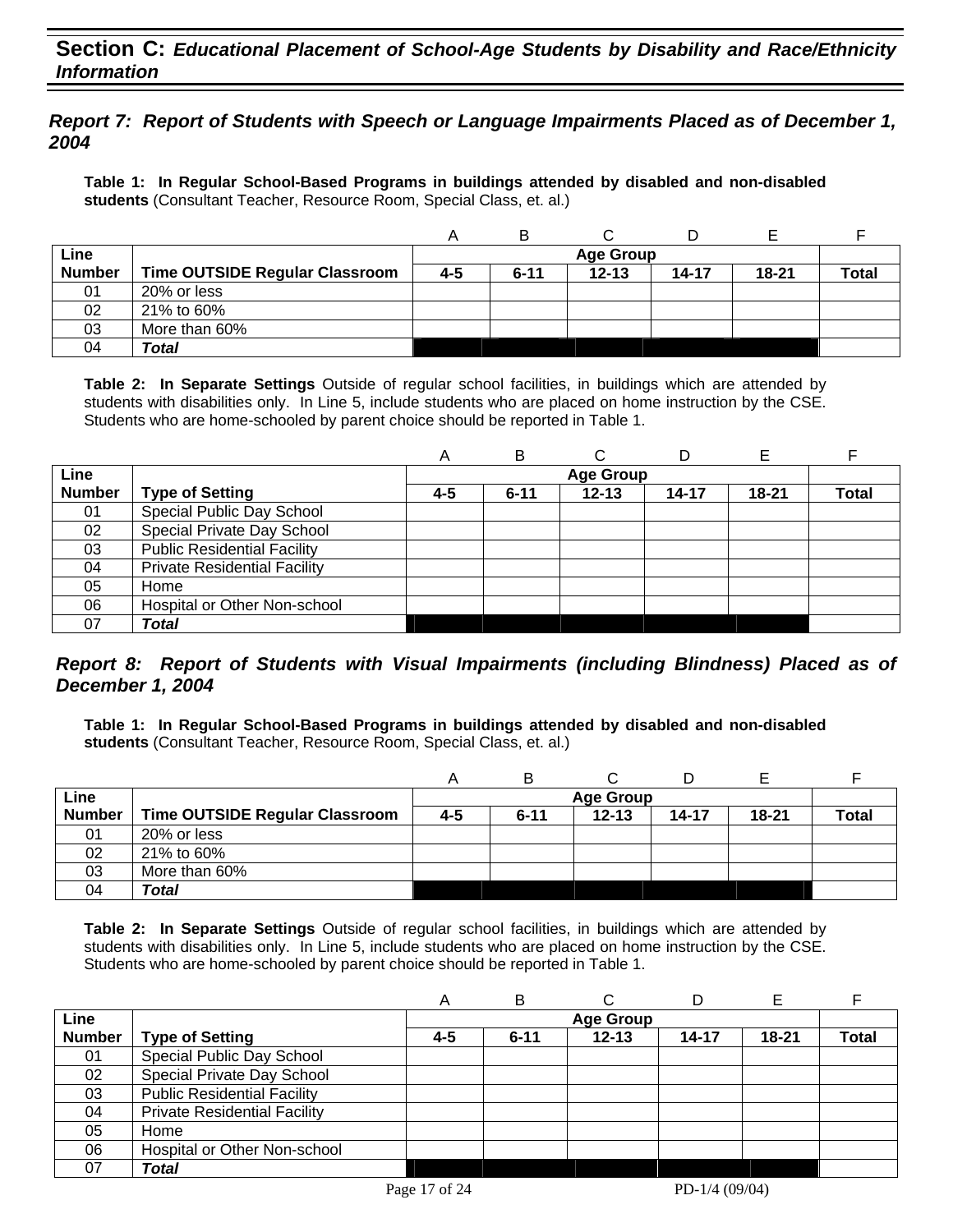#### *Report 9: Report of Students with Orthopedic Impairments Placed as of December 1, 2004*

**Table 1: In Regular School-Based Programs in buildings attended by disabled and non-disabled students** (Consultant Teacher, Resource Room, Special Class, et. al.)

|               |                                |     | В        |                  |       |       |              |
|---------------|--------------------------------|-----|----------|------------------|-------|-------|--------------|
| Line          |                                |     |          | <b>Age Group</b> |       |       |              |
| <b>Number</b> | Time OUTSIDE Regular Classroom | 4-5 | $6 - 11$ | $12 - 13$        | 14-17 | 18-21 | <b>Total</b> |
| 01            | 20% or less                    |     |          |                  |       |       |              |
| 02            | 21% to 60%                     |     |          |                  |       |       |              |
| 03            | More than 60%                  |     |          |                  |       |       |              |
| 04            | Total                          |     |          |                  |       |       |              |

**Table 2: In Separate Settings** Outside of regular school facilities, in buildings which are attended by students with disabilities only. In Line 5, include students who are placed on home instruction by the CSE. Students who are home-schooled by parent choice should be reported in Table 1.

|               |                                     | А   | В        |                  | D         | Е         |              |
|---------------|-------------------------------------|-----|----------|------------------|-----------|-----------|--------------|
| Line          |                                     |     |          | <b>Age Group</b> |           |           |              |
| <b>Number</b> | <b>Type of Setting</b>              | 4-5 | $6 - 11$ | $12 - 13$        | $14 - 17$ | $18 - 21$ | <b>Total</b> |
| 01            | Special Public Day School           |     |          |                  |           |           |              |
| 02            | Special Private Day School          |     |          |                  |           |           |              |
| 03            | <b>Public Residential Facility</b>  |     |          |                  |           |           |              |
| 04            | <b>Private Residential Facility</b> |     |          |                  |           |           |              |
| 05            | Home                                |     |          |                  |           |           |              |
| 06            | Hospital or Other Non-school        |     |          |                  |           |           |              |
| 07            | <b>Total</b>                        |     |          |                  |           |           |              |

#### *Report 10: Report of Students with Other Health Impairments Placed as of December 1, 2004*

**Table 1: In Regular School-Based Programs in buildings attended by disabled and non-disabled students** (Consultant Teacher, Resource Room, Special Class, et. al.)

| Line          |                                |     |          | <b>Age Group</b> |           |       |              |
|---------------|--------------------------------|-----|----------|------------------|-----------|-------|--------------|
| <b>Number</b> | Time OUTSIDE Regular Classroom | 4-5 | $6 - 11$ | $12 - 13$        | $14 - 17$ | 18-21 | <b>Total</b> |
| 01            | 20% or less                    |     |          |                  |           |       |              |
| 02            | 21% to 60%                     |     |          |                  |           |       |              |
| 03            | More than 60%                  |     |          |                  |           |       |              |
| 04            | Total                          |     |          |                  |           |       |              |

|               |                                     | А   | B        |                  |       | Е         |              |
|---------------|-------------------------------------|-----|----------|------------------|-------|-----------|--------------|
| Line          |                                     |     |          | <b>Age Group</b> |       |           |              |
| <b>Number</b> | <b>Type of Setting</b>              | 4-5 | $6 - 11$ | $12 - 13$        | 14-17 | $18 - 21$ | <b>Total</b> |
| 01            | Special Public Day School           |     |          |                  |       |           |              |
| 02            | Special Private Day School          |     |          |                  |       |           |              |
| 03            | <b>Public Residential Facility</b>  |     |          |                  |       |           |              |
| 04            | <b>Private Residential Facility</b> |     |          |                  |       |           |              |
| 05            | Home                                |     |          |                  |       |           |              |
| 06            | Hospital or Other Non-school        |     |          |                  |       |           |              |
| 07            | <b>Total</b>                        |     |          |                  |       |           |              |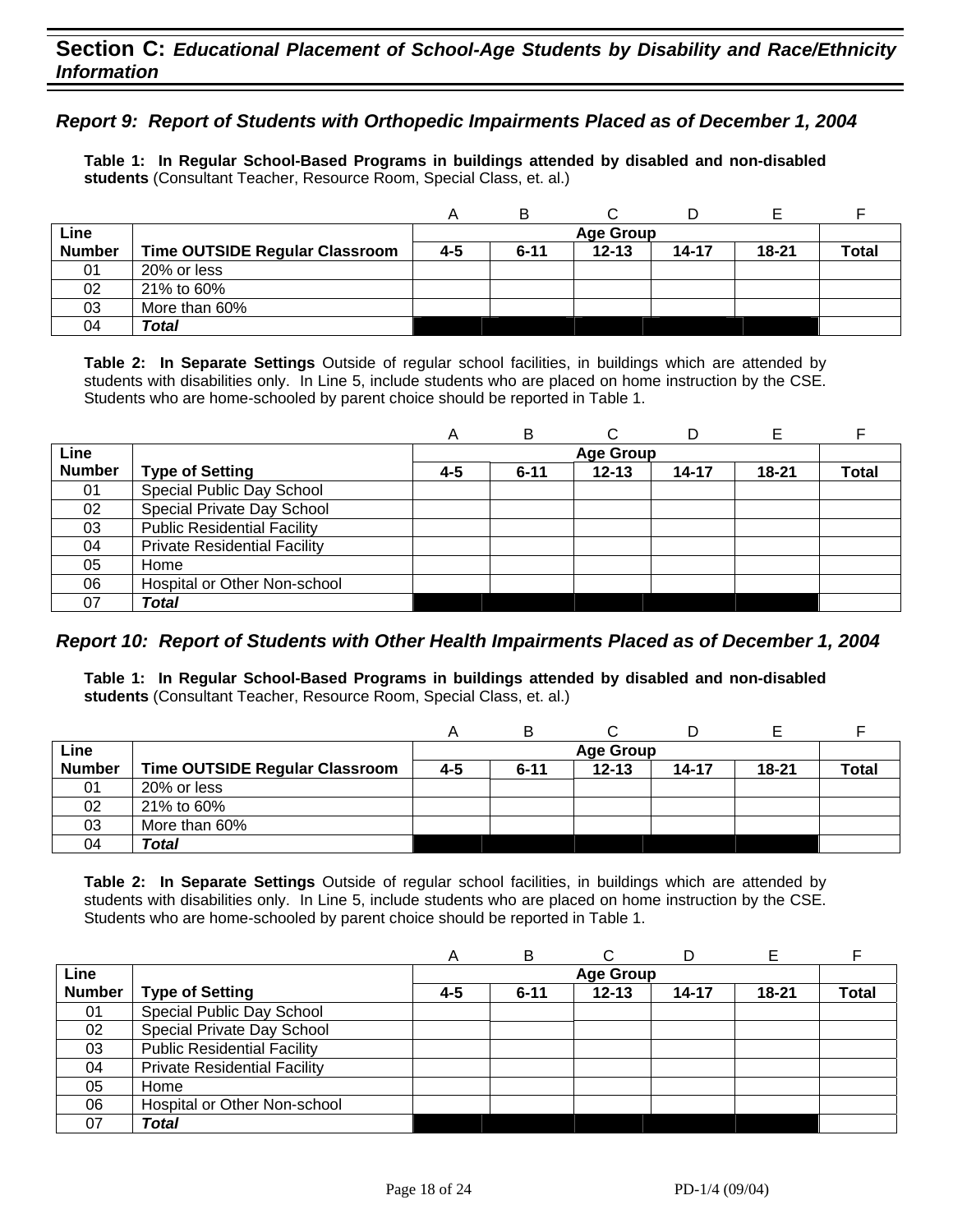#### *Report 11: Report of Students with Multiple Disabilities Placed as of December 1, 2004*

**Table 1: In Regular School-Based Programs in buildings attended by disabled and non-disabled students** (Consultant Teacher, Resource Room, Special Class, et. al.)

|               |                                |     | B        |                  |           |           |              |
|---------------|--------------------------------|-----|----------|------------------|-----------|-----------|--------------|
| Line          |                                |     |          | <b>Age Group</b> |           |           |              |
| <b>Number</b> | Time OUTSIDE Regular Classroom | 4-5 | $6 - 11$ | $12 - 13$        | $14 - 17$ | $18 - 21$ | <b>Total</b> |
| 01            | 20% or less                    |     |          |                  |           |           |              |
| 02            | 21% to 60%                     |     |          |                  |           |           |              |
| 03            | More than 60%                  |     |          |                  |           |           |              |
| 04            | Total                          |     |          |                  |           |           |              |

**Table 2: In Separate Settings** Outside of regular school facilities, in buildings which are attended by students with disabilities only. In Line 5, include students who are placed on home instruction by the CSE. Students who are home-schooled by parent choice should be reported in Table 1.

|               |                                     | A   | В        |                  | D         |           |       |
|---------------|-------------------------------------|-----|----------|------------------|-----------|-----------|-------|
| Line          |                                     |     |          | <b>Age Group</b> |           |           |       |
| <b>Number</b> | <b>Type of Setting</b>              | 4-5 | $6 - 11$ | $12 - 13$        | $14 - 17$ | $18 - 21$ | Total |
| 01            | Special Public Day School           |     |          |                  |           |           |       |
| 02            | Special Private Day School          |     |          |                  |           |           |       |
| 03            | <b>Public Residential Facility</b>  |     |          |                  |           |           |       |
| 04            | <b>Private Residential Facility</b> |     |          |                  |           |           |       |
| 05            | Home                                |     |          |                  |           |           |       |
| 06            | Hospital or Other Non-school        |     |          |                  |           |           |       |
| 07            | Total                               |     |          |                  |           |           |       |

### *Report 12: Report of Students with Deaf - Blindness Placed as of December 1, 2004*

**Table 1: In Regular School-Based Programs in buildings attended by disabled and non-disabled students** (Consultant Teacher, Resource Room, Special Class, et. al.)

|               |                                       |     | В        |                  |           |           |              |
|---------------|---------------------------------------|-----|----------|------------------|-----------|-----------|--------------|
| Line          |                                       |     |          | <b>Age Group</b> |           |           |              |
| <b>Number</b> | <b>Time OUTSIDE Regular Classroom</b> | 4-5 | $6 - 11$ | $12 - 13$        | $14 - 17$ | $18 - 21$ | <b>Total</b> |
| 01            | 20% or less                           |     |          |                  |           |           |              |
| 02            | 21% to 60%                            |     |          |                  |           |           |              |
| 03            | More than 60%                         |     |          |                  |           |           |              |
| 04            | Total                                 |     |          |                  |           |           |              |

|               |                                     | A       | В        | ⌒                |           |           |              |
|---------------|-------------------------------------|---------|----------|------------------|-----------|-----------|--------------|
| Line          |                                     |         |          | <b>Age Group</b> |           |           |              |
| <b>Number</b> | <b>Type of Setting</b>              | $4 - 5$ | $6 - 11$ | $12 - 13$        | $14 - 17$ | $18 - 21$ | <b>Total</b> |
| 01            | Special Public Day School           |         |          |                  |           |           |              |
| 02            | Special Private Day School          |         |          |                  |           |           |              |
| 03            | <b>Public Residential Facility</b>  |         |          |                  |           |           |              |
| 04            | <b>Private Residential Facility</b> |         |          |                  |           |           |              |
| 05            | Home                                |         |          |                  |           |           |              |
| 06            | Hospital or Other Non-school        |         |          |                  |           |           |              |
| 07            | <b>Total</b>                        |         |          |                  |           |           |              |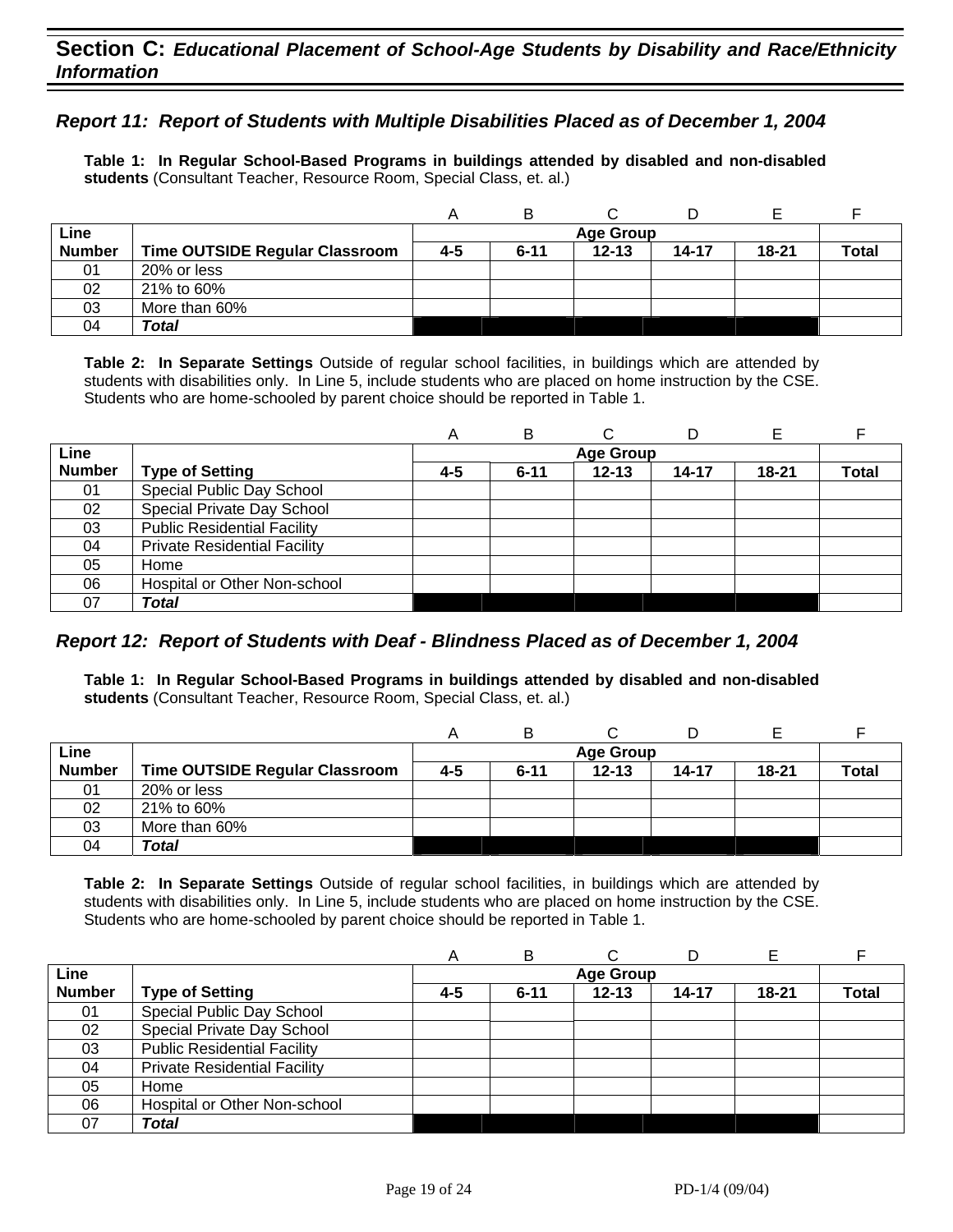#### *Report 13: Report of Students with Traumatic Brain Injury Placed as of December 1, 2004*

**Table 1: In Regular School-Based Programs in buildings attended by disabled and non-disabled students** (Consultant Teacher, Resource Room, Special Class, et. al.)

|               |                                |     | B        |                  |           |       |              |
|---------------|--------------------------------|-----|----------|------------------|-----------|-------|--------------|
| Line          |                                |     |          | <b>Age Group</b> |           |       |              |
| <b>Number</b> | Time OUTSIDE Regular Classroom | 4-5 | $6 - 11$ | $12 - 13$        | $14 - 17$ | 18-21 | <b>Total</b> |
| 01            | 20% or less                    |     |          |                  |           |       |              |
| 02            | 21% to 60%                     |     |          |                  |           |       |              |
| 03            | More than 60%                  |     |          |                  |           |       |              |
| 04            | Total                          |     |          |                  |           |       |              |

|               |                                     | А   | В        | ⌒                | D     | Е         |              |
|---------------|-------------------------------------|-----|----------|------------------|-------|-----------|--------------|
| Line          |                                     |     |          | <b>Age Group</b> |       |           |              |
| <b>Number</b> | <b>Type of Setting</b>              | 4-5 | $6 - 11$ | $12 - 13$        | 14-17 | $18 - 21$ | <b>Total</b> |
| 01            | Special Public Day School           |     |          |                  |       |           |              |
| 02            | Special Private Day School          |     |          |                  |       |           |              |
| 03            | <b>Public Residential Facility</b>  |     |          |                  |       |           |              |
| 04            | <b>Private Residential Facility</b> |     |          |                  |       |           |              |
| 05            | Home                                |     |          |                  |       |           |              |
| 06            | Hospital or Other Non-school        |     |          |                  |       |           |              |
| 07            | Total                               |     |          |                  |       |           |              |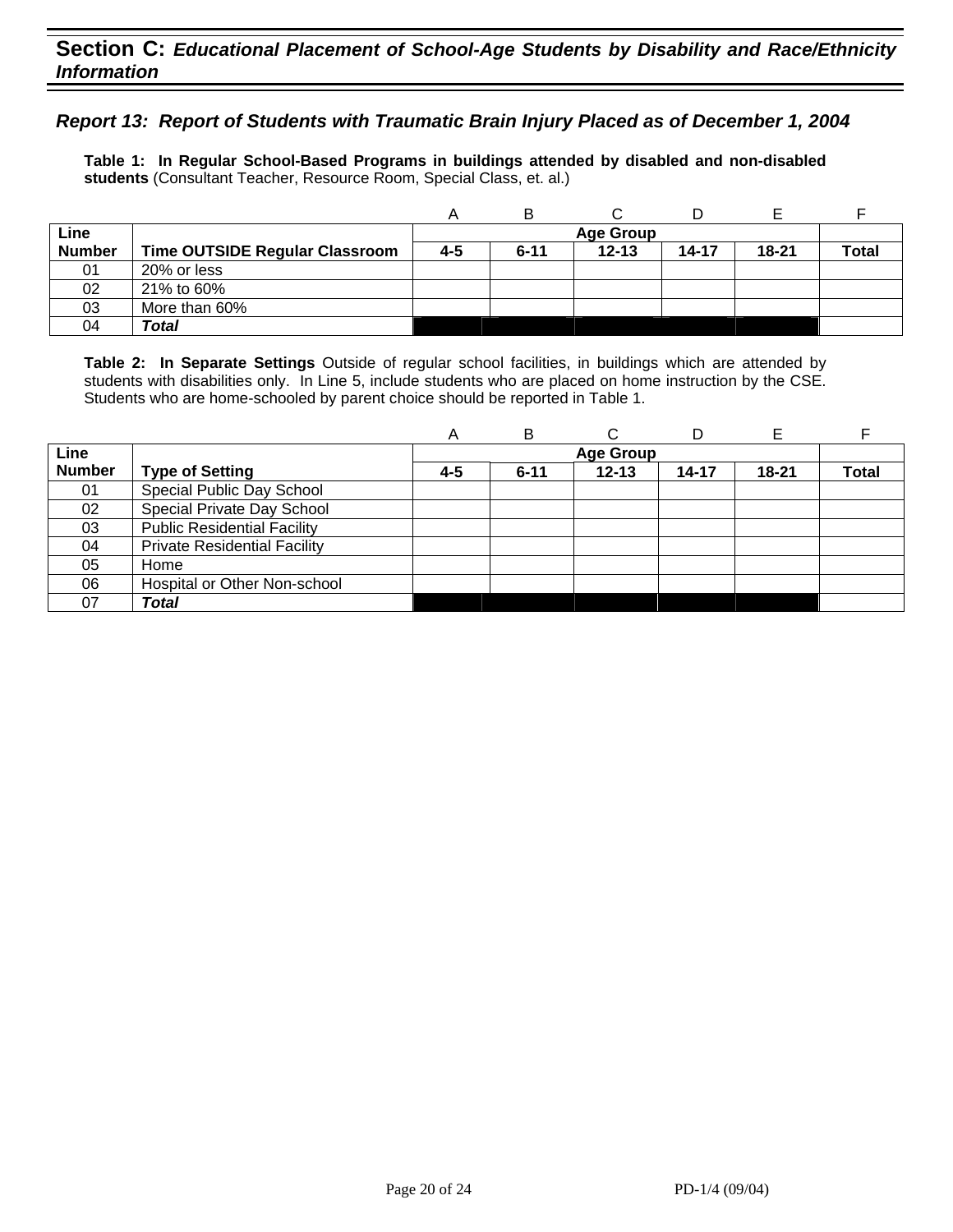### **Section C:** *Educational Placement of School-Age Students by Disability and Race/Ethnicity Information*

#### *Report 14: Summary Report of All Students with Disabilities Placed as of December 1, 2004*

The two sections below aggregate the data reported in Reports 1 to 13 to facilitate State and local data verification procedures. Completing these two tables will facilitate the reporting of race/ethnicity data in Reports 15 and 16.

**Table 1: In Regular School-Based Programs in buildings attended by disabled and non-disabled students** (Consultant Teacher, Resource Room, Special Class, et. al.)

|               |                                |     | в        |                  |       |           |              |
|---------------|--------------------------------|-----|----------|------------------|-------|-----------|--------------|
| Line          |                                |     |          | <b>Age Group</b> |       |           |              |
| <b>Number</b> | Time OUTSIDE Regular Classroom | 4-5 | $6 - 11$ | $12 - 13$        | 14-17 | $18 - 21$ | <b>Total</b> |
| 01            | 20% or less                    |     |          |                  |       |           |              |
| 02            | 21% to 60%                     |     |          |                  |       |           |              |
| 03            | More than 60%                  |     |          |                  |       |           |              |
| 04            | Total                          |     |          |                  |       |           |              |

**Table 2: In Separate Settings** Outside of regular school facilities, in buildings which are attended by students with disabilities only. In Line 5, include students who are placed on home instruction by the CSE. Students who are home-schooled by parent choice should be reported in Table 1.

|               |                                     | Α   | B        | С                | D     |           |              |
|---------------|-------------------------------------|-----|----------|------------------|-------|-----------|--------------|
| Line          | <b>Type of Setting</b>              |     |          | <b>Age Group</b> |       |           |              |
| <b>Number</b> |                                     | 4-5 | $6 - 11$ | $12 - 13$        | 14-17 | $18 - 21$ | <b>Total</b> |
| 01            | Special Public Day School           |     |          |                  |       |           |              |
| 02            | Special Private Day School          |     |          |                  |       |           |              |
| 03            | <b>Public Residential Facility</b>  |     |          |                  |       |           |              |
| 04            | <b>Private Residential Facility</b> |     |          |                  |       |           |              |
| 05            | Home                                |     |          |                  |       |           |              |
| 06            | Hospital or Other Non-school        |     |          |                  |       |           |              |
| 07            | Total                               |     |          |                  |       |           |              |

*Notes for Reviewing Data Reported in Report 14 Above:* 

- The Report 14 total in Table 1, Line 4, Column F, plus the total in Table 2, Line 7, Column F must equal the total in Section B, Table 1, Line 8 (sum of Ages 4-5 and 6-21) of this PD-1/4 form.
- The total in each cell of Tables 1 and 2 of Report 14 should be the cumulative total of the corresponding cells from Reports 1-13.
- The totals on each line of Column F in Tables 1 and 2 above should be identical to the totals in Column F of each line in Tables 1 and 2 of Report 15.
- The total for Table 1 plus Table 2 above should equal the total reported in Line 14 of Column F of Report 16.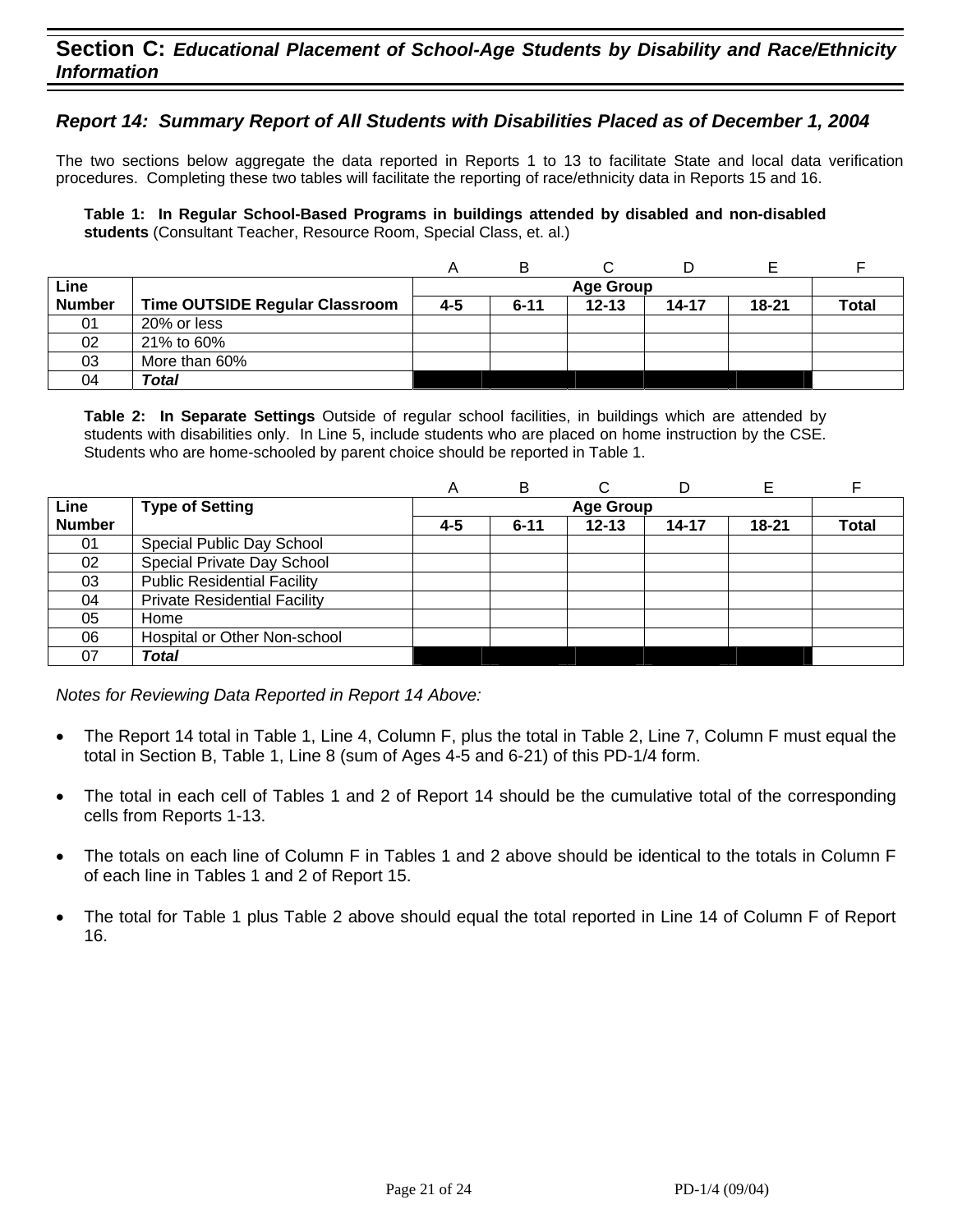### *Report 15: Report of All Students with Disabilities as of December 1, 2004, According to Race/Ethnicity Category and Type of Placement*

For all students reported in Table 1 and Table 2 of Report 14, enter the number which appear to belong, identify with, or are regarded in the community as belonging to each race/ethnic group. (Each student should be counted once.) The Total (Column F) for each Line in this Report must match the Total (Column F) for each Line in Report 14.

**Table 1: In Regular School-Based Programs in buildings attended by disabled and non-disabled students** (Consultant Teacher, Resource Room, Special Class, et. al.)

|                       |                 | A                                                        | B                                                       | C                                                     | D               | Е                                              | F.           |
|-----------------------|-----------------|----------------------------------------------------------|---------------------------------------------------------|-------------------------------------------------------|-----------------|------------------------------------------------|--------------|
| Line<br><b>Number</b> | <b>Settings</b> | American<br>Indian or<br><b>Alaskan</b><br><b>Native</b> | Asian<br><b>or</b><br><b>Pacific</b><br><b>Islander</b> | <b>Black</b><br>(not of<br><b>Hispanic</b><br>origin) | <b>Hispanic</b> | White<br>(not of<br><b>Hispanic</b><br>origin) | <b>Total</b> |
| 01                    | 20% or less     |                                                          |                                                         |                                                       |                 |                                                |              |
| 02                    | 21% to 60%      |                                                          |                                                         |                                                       |                 |                                                |              |
| 03                    | More than 60%   |                                                          |                                                         |                                                       |                 |                                                |              |
| 04                    | <b>Total</b>    |                                                          |                                                         |                                                       |                 |                                                |              |

|                       |                                        | A                                                 | B                                                       | C                                              | D               | Е                                              | F            |
|-----------------------|----------------------------------------|---------------------------------------------------|---------------------------------------------------------|------------------------------------------------|-----------------|------------------------------------------------|--------------|
| Line<br><b>Number</b> |                                        | American<br>Indian or<br>Alaskan<br><b>Native</b> | <b>Asian</b><br>or<br><b>Pacific</b><br><b>Islander</b> | <b>Black</b><br>(not of<br>Hispanic<br>origin) | <b>Hispanic</b> | White<br>(not of<br><b>Hispanic</b><br>origin) | <b>Total</b> |
|                       | <b>Type of Setting</b>                 |                                                   |                                                         |                                                |                 |                                                |              |
| 01                    | <b>Special Public</b><br>Day School    |                                                   |                                                         |                                                |                 |                                                |              |
| 02                    | <b>Special Private</b><br>Day School   |                                                   |                                                         |                                                |                 |                                                |              |
| 03                    | <b>Public Residential</b><br>Facility  |                                                   |                                                         |                                                |                 |                                                |              |
| 04                    | <b>Private Residential</b><br>Facility |                                                   |                                                         |                                                |                 |                                                |              |
| 05                    | Home                                   |                                                   |                                                         |                                                |                 |                                                |              |
| 06                    | Hospital or Other<br>Non-school        |                                                   |                                                         |                                                |                 |                                                |              |
| 07                    | <b>Total</b>                           |                                                   |                                                         |                                                |                 |                                                |              |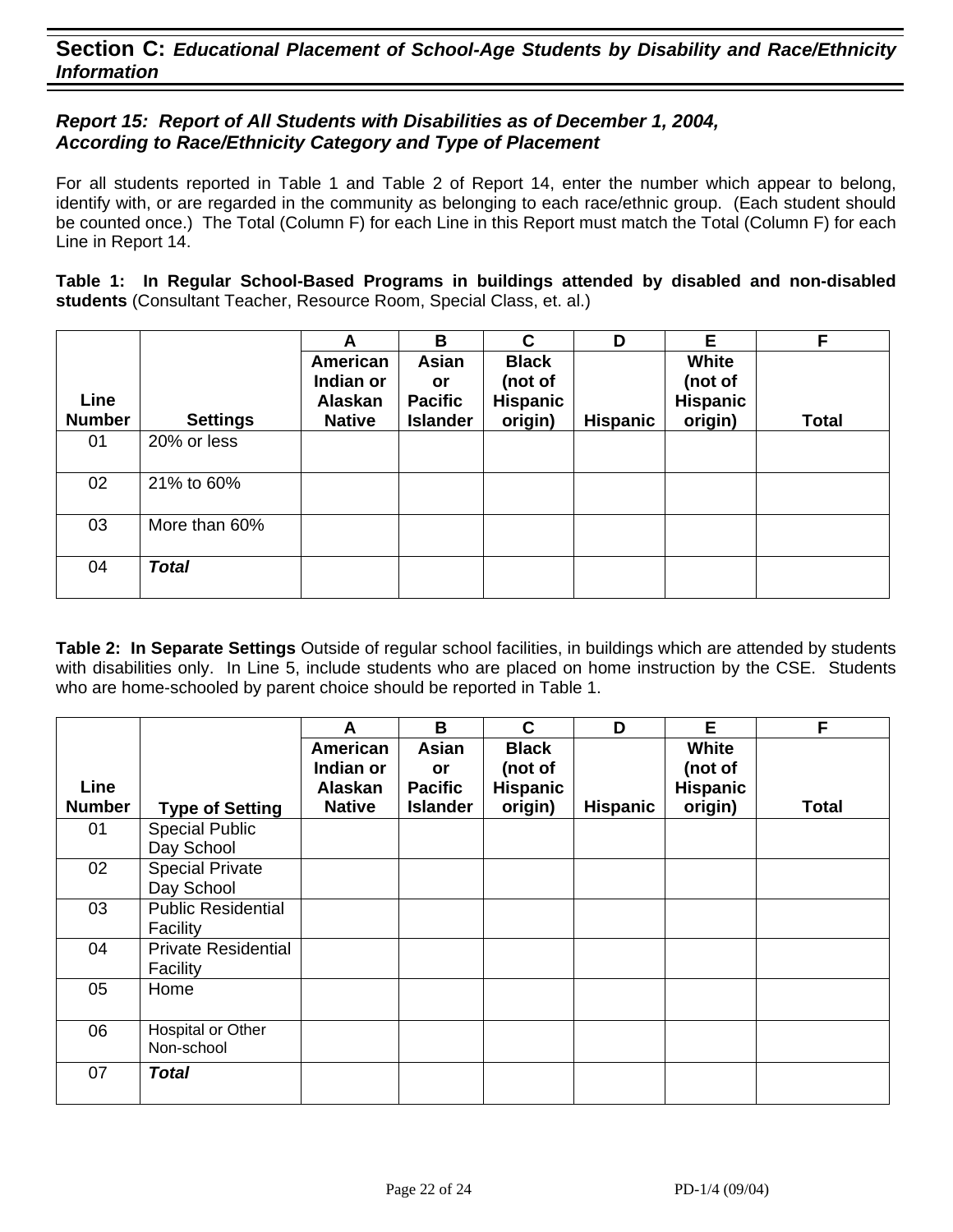### *Report 16: Report of All Students with Disabilities as of December 1, 2004, According to Race/Ethnicity Category and Type of Disability*

In the table below, report race/ethnicity data by disability for all students reported in Tables 1 and 2 of Reports 1 to 13.

The total reported below in Column F for each disability must match the sum of totals reported in Tables 1 and 2 under the corresponding disability in Reports 1 to 13. Also, the total reported in Line 14 for each column must match the sum of corresponding columns of Tables 1 and 2 of Report 15.

|                       |                                           | A                                                        | <b>Racial/Ethnic Group</b><br>B                         | $\overline{\mathbf{c}}$                               | D               | E                                                     | F            |
|-----------------------|-------------------------------------------|----------------------------------------------------------|---------------------------------------------------------|-------------------------------------------------------|-----------------|-------------------------------------------------------|--------------|
| Line<br><b>Number</b> | <b>Disability</b>                         | <b>American</b><br>Indian or<br>Alaskan<br><b>Native</b> | <b>Asian</b><br>or<br><b>Pacific</b><br><b>Islander</b> | <b>Black</b><br>(not of<br><b>Hispanic</b><br>origin) | <b>Hispanic</b> | <b>White</b><br>(not of<br><b>Hispanic</b><br>origin) | <b>Total</b> |
| 01                    | Autism                                    |                                                          |                                                         |                                                       |                 |                                                       |              |
| 02                    | <b>Emotional Disturbance</b>              |                                                          |                                                         |                                                       |                 |                                                       |              |
| 03                    | Learning Disability                       |                                                          |                                                         |                                                       |                 |                                                       |              |
| 04                    | <b>Mental Retardation</b>                 |                                                          |                                                         |                                                       |                 |                                                       |              |
| 05                    | <b>Deafness</b>                           |                                                          |                                                         |                                                       |                 |                                                       |              |
| 06                    | <b>Hearing Impairment</b>                 |                                                          |                                                         |                                                       |                 |                                                       |              |
| 07                    | Speech or Language<br>Impairment          |                                                          |                                                         |                                                       |                 |                                                       |              |
| 08                    | Visual Impairment<br>(includes Blindness) |                                                          |                                                         |                                                       |                 |                                                       |              |
| 09                    | Orthopedic Impairment                     |                                                          |                                                         |                                                       |                 |                                                       |              |
| 10                    | Other Health Impairment                   |                                                          |                                                         |                                                       |                 |                                                       |              |
| 11                    | <b>Multiple Disabilities</b>              |                                                          |                                                         |                                                       |                 |                                                       |              |
| $\overline{12}$       | Deaf-Blindness                            |                                                          |                                                         |                                                       |                 |                                                       |              |
| 13                    | <b>Traumatic Brain Injury</b>             |                                                          |                                                         |                                                       |                 |                                                       |              |
| 14                    | Total (Lines 1-13)                        |                                                          |                                                         |                                                       |                 |                                                       |              |